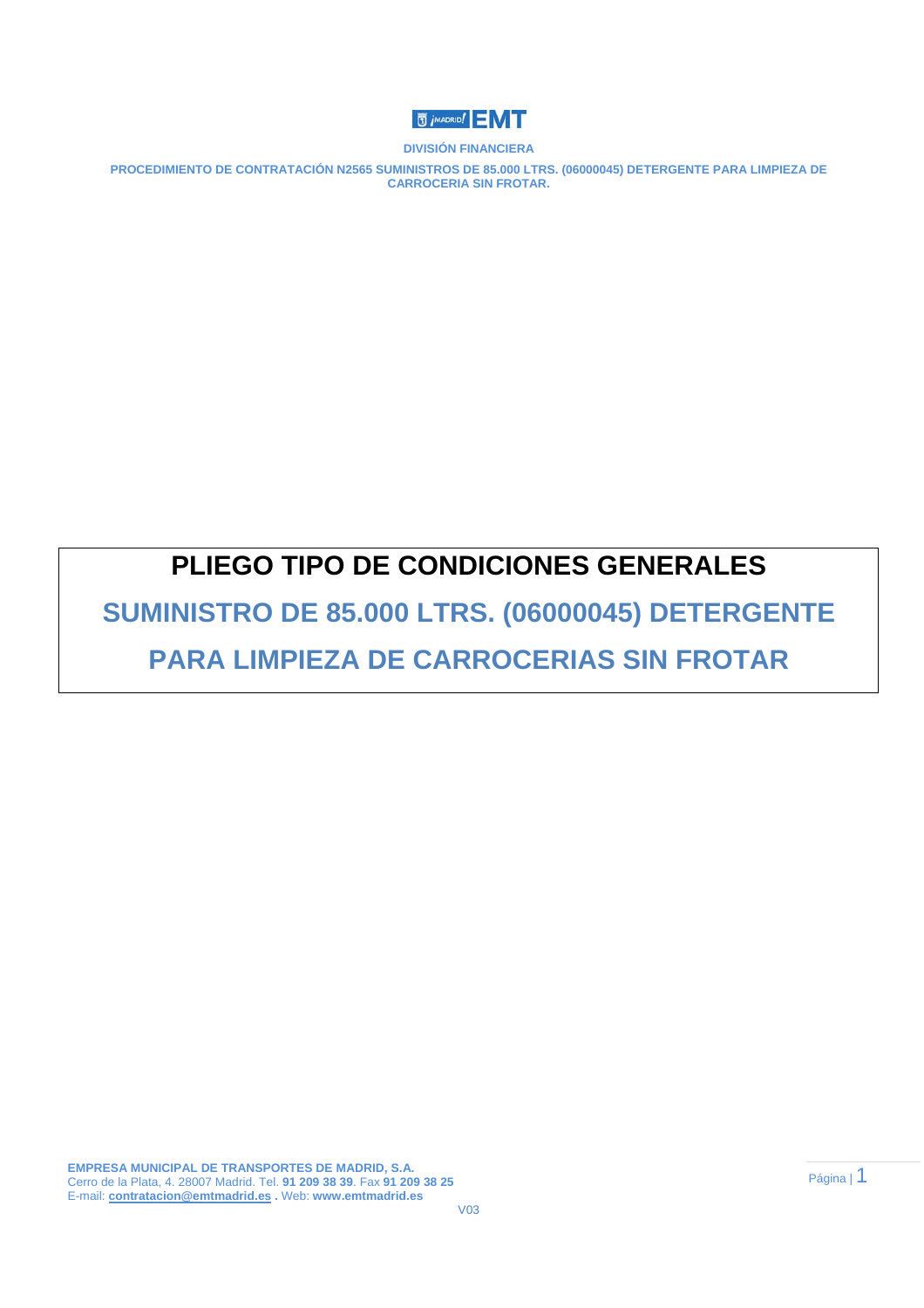## **U** *j* MADRID!

**DIVISIÓN FINANCIERA** 

PROCEDIMIENTO DE CONTRATACIÓN N2565 SUMINISTROS DE 85.000 LTRS. (06000045) DETERGENTE PARA LIMPIEZA DE **CARROCERIA SIN FROTAR.** 

#### **INDICE**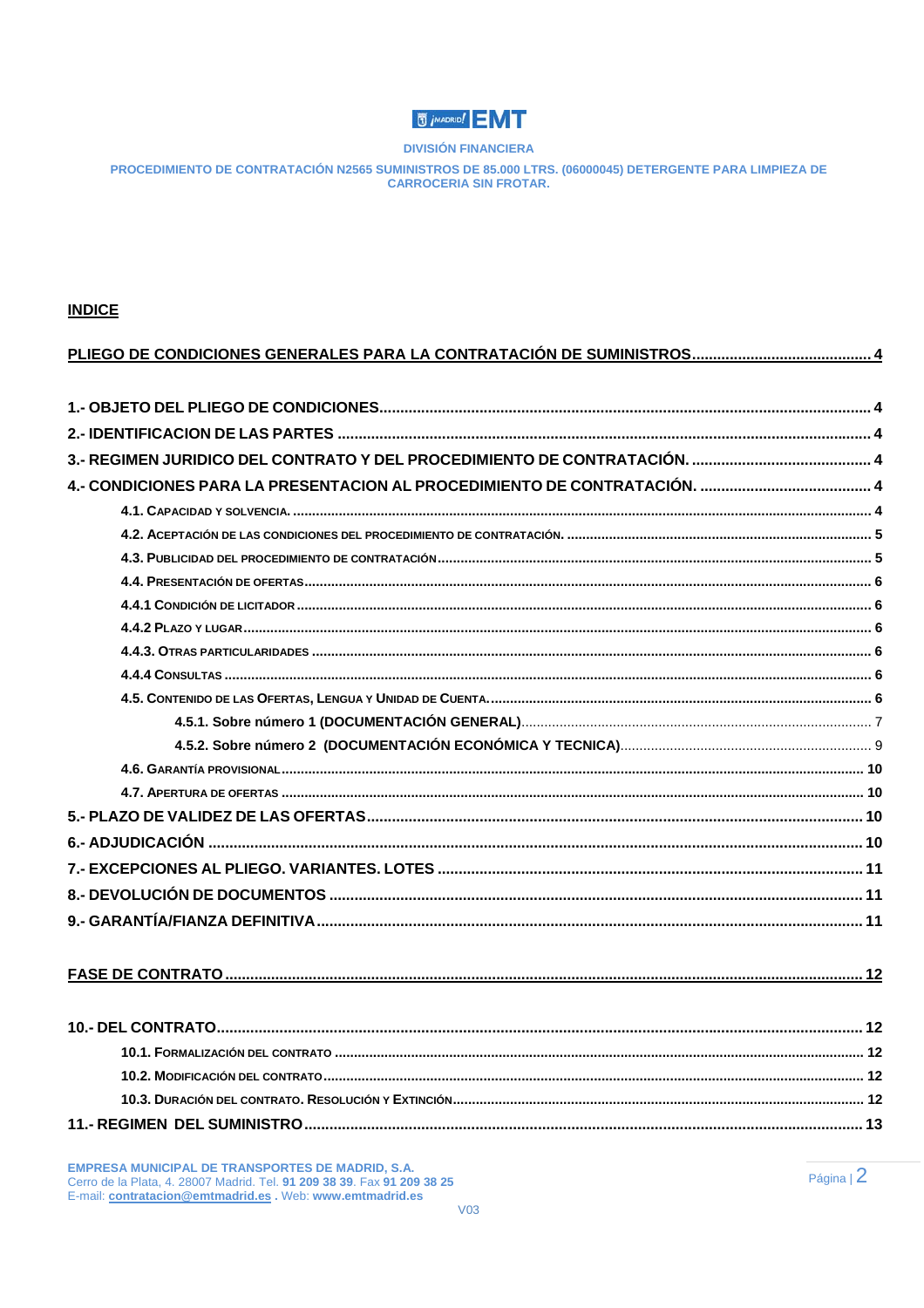## **U** *i* MADRID!

#### **DIVISIÓN FINANCIERA**

#### PROCEDIMIENTO DE CONTRATACIÓN N2565 SUMINISTROS DE 85.000 LTRS. (06000045) DETERGENTE PARA LIMPIEZA DE **CARROCERIA SIN FROTAR.**

| 31.- PLIEGO DE CONDICIONES PARTICULARES Y DE PRESCRIPCIONES TÉCNICAS PARTICULARES  18 |  |
|---------------------------------------------------------------------------------------|--|
|                                                                                       |  |
|                                                                                       |  |
|                                                                                       |  |
|                                                                                       |  |
|                                                                                       |  |
|                                                                                       |  |
|                                                                                       |  |
|                                                                                       |  |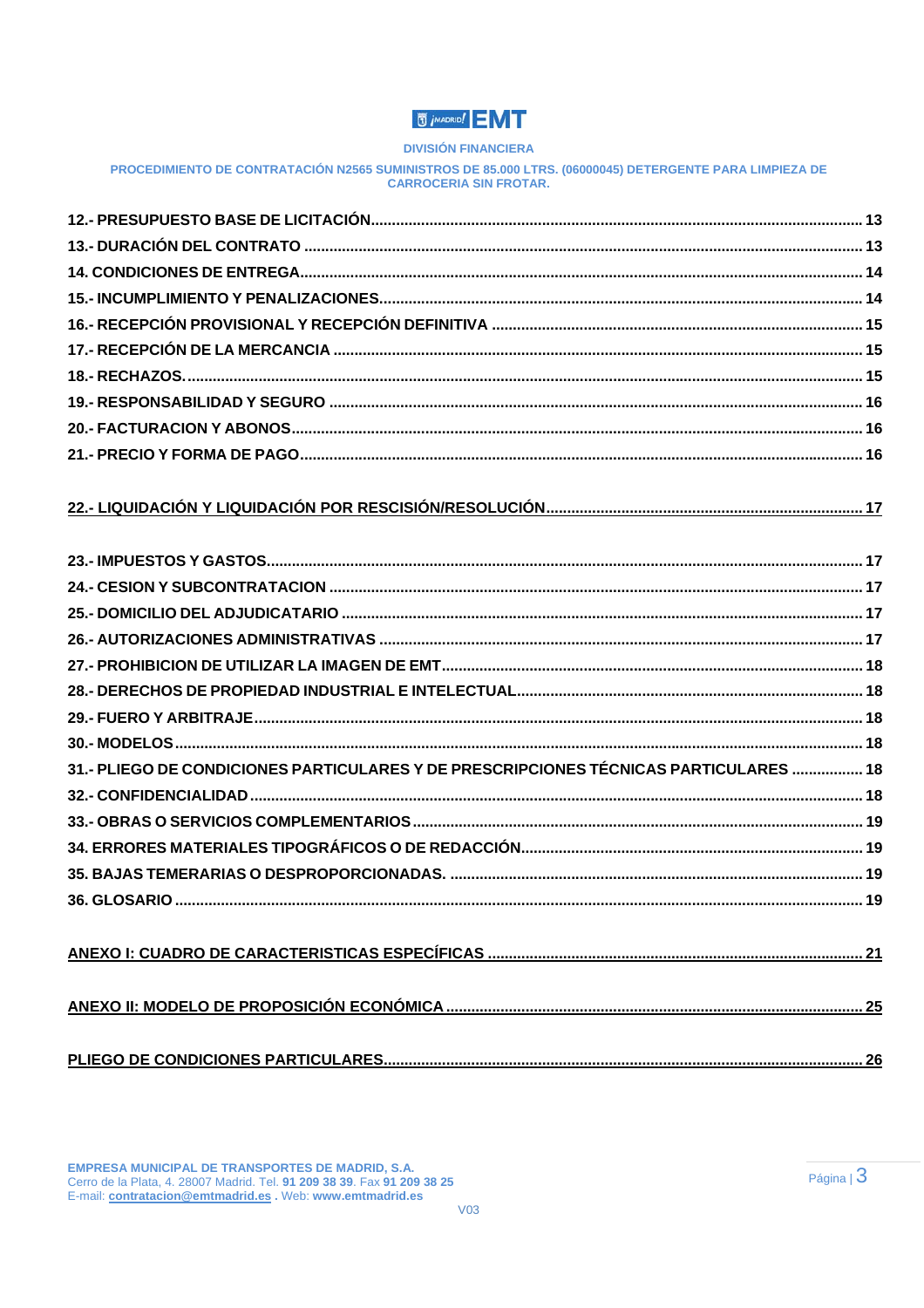

#### **PROCEDIMIENTO DE CONTRATACIÓN N2565 SUMINISTROS DE 85.000 LTRS. (06000045) DETERGENTE PARA LIMPIEZA DE CARROCERIA SIN FROTAR.**

#### **PLIEGO DE CONDICIONES GENERALES PARA LA CONTRATACIÓN DE SUMINISTROS**

#### **1.- OBJETO DEL PLIEGO DE CONDICIONES**

El objeto del presente Pliego de Condiciones es el establecimiento de las condiciones administrativas y económicas generales que habrán de regir la presentación de ofertas y, en su caso, las ulteriores contrataciones o peticiones de oferta o pedidos amparados en esta contratación que EMT precise realizar para suministro de los bienes que se definen en el Pliego de Condiciones Particulares y/o en el **Apartado A** del Cuadro de Características Específicas que se adjuntan a las presentes Condiciones como Anexo I.

En relación con las características técnicas de los bienes a suministrar se especifican en el **Apartado B** del Cuadro de Características Específicas y/o en el Pliego de Condiciones Particulares.

Por lo expuesto, los documentos que regirán el procedimiento de contratación, por orden de prelación, serán:

- El presente Pliego de Condiciones Generales, en todo lo que no sea contradicho por lo dispuesto en los Pliegos de Condiciones Particulares y en el Cuadro de Características Específicas, salvo las cláusulas de obligado cumplimiento.
- El Cuadro de Características Específicas debidamente cumplimentado, en todo lo que no contradiga lo dispuesto en los Pliegos de Condiciones Particulares.
- Los Pliegos de Condiciones Particulares, si los hubiere.

#### **2.- IDENTIFICACION DE LAS PARTES**

A los efectos del presente Pliego y de la petición de ofertas que regulan, las partes se identifican como sigue:

EMPRESA MUNICIPAL DE TRANSPORTES DE MADRID, S.A. (en adelante EMT), es quien convoca el procedimiento de contratación.

LICITADOR es la persona física o jurídica (empresa) o, en su caso, la agrupación de empresas, a quien se dirige la invitación para la presentación de ofertas y a la que, en su caso, podrá adjudicarse el contrato. También se identifica con las denominaciones de oferente o, en su caso, adjudicataria.

#### **3.- REGIMEN JURIDICO DEL CONTRATO Y DEL PROCEDIMIENTO DE CONTRATACIÓN.**

El régimen jurídico del procedimiento de contratación y del contrato que derive de aquel es de derecho privado y se regirá por lo dispuesto en las Instrucciones de Contratación de la Empresa Municipal de Transportes de Madrid, S.A. (EMT) publicadas en la página WEB (perfil del contratante), por las disposiciones comunes de la ley 30/2007, de 30 de octubre, de Contratos del Sector Público, en la medida que, de acuerdo con la Disposición Adicional 11ª de dicha Ley y la Disposición Adicional 4ª de la Ley 31/2007, sean de aplicación a las sociedades mercantiles de propiedad íntegramente municipal que, por pertenecer a uno de los sectores que regula, están sujetas con carácter general a ésta última Ley, sin que, sea aplicable el régimen establecido para los contratos sujetos a regulación armonizada.

En el **Apartado C** del Cuadro de Características Específicas se establece si el procedimiento y el contrato se rigen además específicamente, por superar los umbrales establecidos, por lo dispuesto en la Ley 31/2007, de 30 de octubre, sobre Procedimientos de Contratación en los Sectores del Agua, la Energía, los Transportes y los Servicios Postales, los supuestos excepcionales en que pueden ser de aplicación las disposiciones relativas a los contratos sujetos a regulación armonizada de la Ley 30/2007, de 30 de octubre, de Contratos del Sector Público, y cualquier otra mención sobre normas aplicables a este procedimiento concreto.

Este Pliego y sus Anexos, el Cuadro de Características Específicas, los Pliegos de Condiciones Particulares, si existieren, la Carta de Adjudicación, los proyectos o programas de trabajo que sea preciso presentar según las condiciones fijadas para la contratación de que se trate, y la oferta presentada por el adjudicatario, y sus aclaraciones, en su caso, revisten carácter contractual, por lo que la presentación de ofertas implicará la manifestación expresa del licitador de que acepta el contenido del presente Pliego y del Pliego de Condiciones Particulares, debiendo ser firmados en prueba de conformidad por el licitador los Pliegos y la Oferta y por el licitador que resulte adjudicatario al formalizar el contrato.

El orden jurisdiccional civil será el competente para resolver las controversias que pudieran suscitarse entre las partes, salvo que, por norma imperativa, deba conocer la jurisdicción contencioso administrativa.

#### **4.- CONDICIONES PARA LA PRESENTACION AL PROCEDIMIENTO DE CONTRATACIÓN.**

#### **4.1. Capacidad y solvencia.**

**EMPRESA MUNICIPAL DE TRANSPORTES DE MADRID, S.A.**  Cerro de la Plata, 4. 28007 Madrid. Tel. **91 209 38 39**. Fax **91 209 38 25**  E-mail: **contratacion@emtmadrid.es .** Web: **www.emtmadrid.es**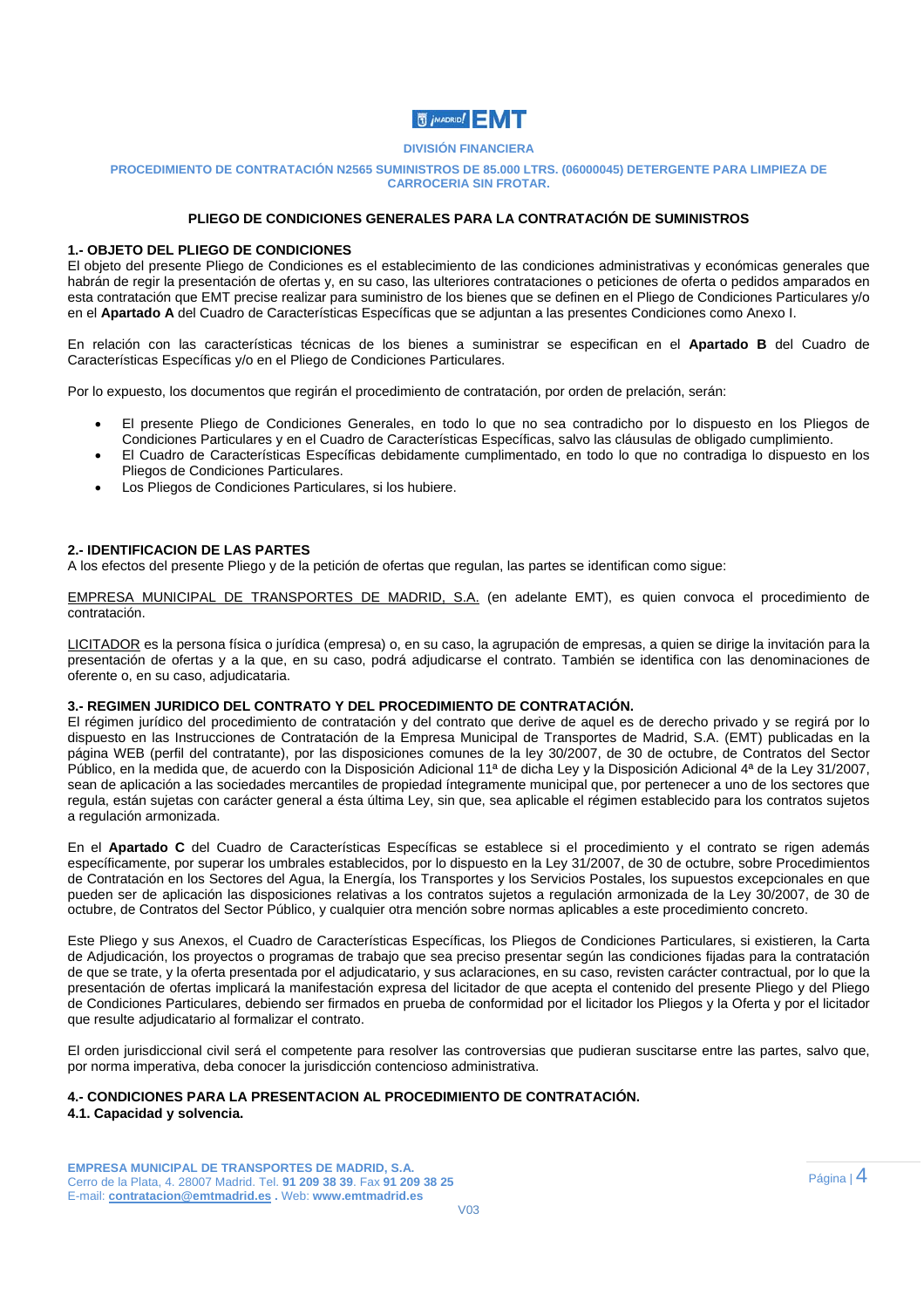## **高 jMADRID!**

#### **DIVISIÓN FINANCIERA**

#### **PROCEDIMIENTO DE CONTRATACIÓN N2565 SUMINISTROS DE 85.000 LTRS. (06000045) DETERGENTE PARA LIMPIEZA DE CARROCERIA SIN FROTAR.**

Podrán concurrir al presente procedimiento de contratación las personas físicas o jurídicas, españolas o extranjeras, individualmente o constituidas, o con promesa de constituirse en UTE en caso de resultar adjudicatarias, que perteneciendo al sector de la actividad a la se refiere el procedimiento de contratación, reúnan los requisitos que resultan de los siguientes apartados:

- a) Tengan plena capacidad de obrar y no estén comprendidas en ninguna de las prohibiciones de contratar o incompatibilidades establecidas en la legislación vigente de Contratos del Sector Público, o norma vigente sobre la materia que la sustituya, o en cualquier norma de derecho público o privado, debiendo acreditar la solvencia económica, financiera y técnica o profesional necesaria para realizar la prestación solicitada. Se entenderá por solvencia la que resulte del análisis de las circunstancias concurrentes en el oferente, de tal forma que, razonablemente consideradas, permitan llegar a la conclusión de que el oferente podrá realizar correctamente la prestación, al constituir su objeto social la actividad a la que se refiere el procedimiento de contratación, y cumplir con las restantes exigencias de solvencia que se establecen en las presentes condiciones, en el Cuadro de Características Específicas o en el Pliego de Condiciones Particulares o en la normativa de contratos del Sector Público que sea de aplicación.
- b) EMT puede solicitar que los licitadores se hallen clasificados en el grupo de la actividad correspondiente en el Sistema Común de Registro de Proveedores denominado "PROTRANS", o cualquier otro, en cuyo caso se hace constar la clasificación solicitada en el **Apartado D** del Cuadro de Características Especificas que se adjuntan a estas bases como Anexo I, o en el Pliego de Condiciones Particulares. La documentación requerida para acreditar la clasificación se hará constar en el **Apartado G.1** del Cuadro de Características Específicas.
- c) Deberán estar al corriente de pago de sus obligaciones tributarias y con la Seguridad Social.<br>d) Do baber sido parte en otro contrato celebrado con la EMT que bubiera sido resuelto por
- d) No haber sido parte en otro contrato celebrado con la EMT que hubiera sido resuelto por causa imputable al contratista, salvo que la participación de la empresa en el procedimiento de contratación resulte conveniente para los intereses de la Sociedad y así se justifique en el expediente.
- e) No haber pertenecido, en caso de ser persona física, a los órganos de gobierno ni haber formado parte del personal directivo de la EMT, durante los dos últimos años anteriores, contados desde la publicación de la convocatoria del presente procedimiento de contratación.
- f) Cualquier otra exigencia de requisitos de solvencia que sea adecuada a la contratación que se licita figura en el **Apartado G.1, G.2 y G.3** del Cuadro de Características Específicas o en el Pliego de Condiciones Particulares. EMT podrá exigir como medios para acreditar la solvencia que en cada caso se requiera todos o algunos de los medios descritos en los artículos 63 a 70 de la Ley 30/2007 de Contratos del Sector Público.
- g) Las personas físicas o jurídicas de estados no pertenecientes a la Unión Europea deberán cumplir con lo dispuesto en el artículo 44 de la Ley 30/2007 de Contratos del Sector público. Se entenderá que tienen capacidad para contratar las empresas no españolas de la Unión Europea que con arreglo a la legislación del estado donde estén establecidos se encuentran habilitados para realizar la prestación de que se trate.
- h) Cumplir con las demás exigencias que para contratar con las empresas del sector público, que no sean Administraciones Públicas, establece la Ley 30/2007, de 30 de octubre, de Contratos del Sector Público.

La admisión de licitadores en Unión Temporal de Empresas se establecerá en el Pliego de Condiciones Particulares y/o en el anuncio de cada concreto procedimiento de contratación, y/o en el **Apartado G.1** del Cuadro de Características Específicas.

Si la EMT tuviese conocimiento de que el adjudicatario no reúne las condiciones exigidas con posterioridad a la celebración del contrato, o si la vinculación aludida en el apartado e) se produjese a lo largo del desarrollo de éste, EMT podrá resolver y dejar sin efecto la adjudicación, con derecho a exigir del contratista el resarcimiento de los daños y perjuicios que haya podido causar.

Los licitadores deben examinar los Pliegos de Condiciones Particulares o los **Apartados G.1, G.2 y G.3** del Cuadro de Características Específicas donde se pueden establecer las condiciones de solvencia de cada contrato.

Las exigencias de capacidad y solvencia deberán mantenerse a lo largo de toda la duración del contrato.

#### **4.2. Aceptación de las condiciones del procedimiento de contratación.**

El simple hecho de participar en el procedimiento de contratación y presentar oferta, supone que el oferente acepta todas y cada una de las condiciones del mismo contenidas en el presente Pliego de Condiciones Generales y en la restante documentación del mismo. El licitador deberá aportar en el momento de presentar su oferta, un ejemplar del presente Pliego de Condiciones Generales y del Pliego o Pliegos de Condiciones Particulares, firmados en todas sus hojas como prueba de su conformidad al mismo, y que incluirá junto a la restante documentación a presentar. Si durante el periodo correspondiente al plazo de presentación de ofertas, EMT hubiera contestado públicamente consultas, podrá exigir la presentación de una copia firmada de las mismas como prueba de su recepción y aceptación por el licitador.

#### **4.3. Publicidad del procedimiento de contratación**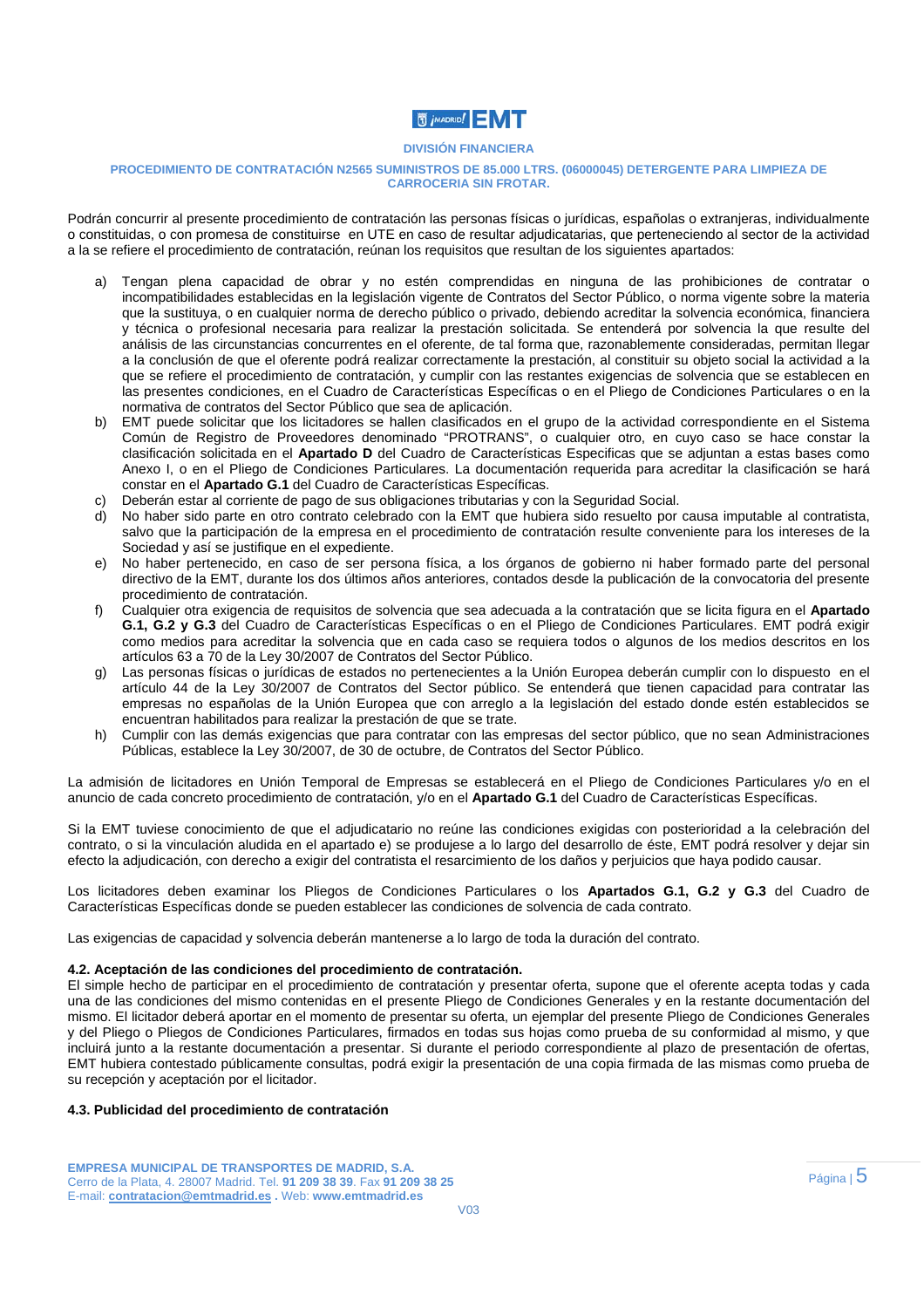## **同jMADRID!**

#### **DIVISIÓN FINANCIERA**

#### **PROCEDIMIENTO DE CONTRATACIÓN N2565 SUMINISTROS DE 85.000 LTRS. (06000045) DETERGENTE PARA LIMPIEZA DE CARROCERIA SIN FROTAR.**

La procedencia o no de publicidad de la convocatoria del procedimiento de contratación y, en el caso de ser procedente, los medios en los que se hará pública se especifican en el **Apartado E** del Cuadro de Características Especificas.

#### **4.4. Presentación de ofertas**

A falta de mención en las normas de contratación o en el anuncio, los pliegos de condiciones y demás documentación de los procedimientos de contratación se recogerán en la Sede Social de EMT, calle del Cerro de la Plata, número 4, 28007 Madrid.

#### **4.4.1 Condición de licitador**

Para poder ser considerado licitador, la persona física o jurídica que desee participar como tal en el procedimiento deberá retirar el Pliego de Condiciones y la restante documentación de la Convocatoria en la Sede Social de la EMT, calle Cerro de la Plata número 4, 28007 Madrid, teléfono 91 209 38 39, CP 28007, Fax 91 209 38 25, Departamento de Contratación, en días laborables, no sábado, de 8 a 14 horas, facilitando simultáneamente el nombre y apellidos, dirección postal, dirección de correo electrónico y teléfono de la persona que, como agente autorizado que la representaría durante el plazo de presentación de ofertas. EMT podrá exigir el pago de cantidad para la retirada de los pliegos y restante documentación, haciendo constar tal requisito y el importe a abonar en el anuncio de licitación.

Sólo quien retire y/o adquiera el Pliego y demás documentación y nombre al agente autorizado podrá realizar consultas en la fase de convocatoria.

El hecho de ser considerado licitador no presupondrá, en ningún caso, la presunción de la existencia de reunir las condiciones de solvencia y capacidad exigidas en el procedimiento de contratación concreto.

#### **4.4.2 Plazo y lugar**

Los licitadores que deseen participar en este procedimiento de contratación convocado por la EMT deberán presentar sus ofertas en la Secretaría General de la EMT, en Madrid, calle Cerro de la Plata, número 4, dentro del plazo de admisión de ofertas fijado en el **Apartado F** del Cuadro de Características Específicas, en el Pliego de Condiciones Particulares, en el anuncio de contratación o en las invitaciones para presentarla. Las ofertas se presentarán en días laborables de lunes a viernes, entre las 8,00h y las 14,00h. Si el último día del plazo fuese sábado, domingo o festivo, el plazo vencerá el siguiente día hábil.

#### **4.4.3. Otras particularidades**

Cada licitador no podrá presentar más de una oferta, ni suscribir ninguna propuesta en Unión Temporal de Empresa (UTE) si lo ha hecho individualmente, o figurar en más de una UTE. La vulneración de esta regla producirá la exclusión de todas las ofertas en las que intervenga.

Para la válida presentación de ofertas por correo, se deberá comunicar previamente a EMT de modo fehaciente, y se deberá justificar la presentación en la oficina de correos lo mas tarde a las 14 horas del último día del plazo.

Las ofertas se presentarán siguiendo las instrucciones del Pliego o pliegos, sin enmiendas, tachaduras o raspaduras y debidamente autorizados por la firma del representante que la presente, cumpliendo todos los requisitos exigidos en los mismos. El incumplimiento por parte de un licitador de alguno de los requisitos del pliego, o la presentación de la oferta de forma incorrecta sin ceñirse exactamente a lo establecido en los mismos, podrá dar lugar a la exclusión del licitador sin entrar a examinar la oferta presentada.

#### **4.4.4 Consultas**

Durante el plazo de presentación de ofertas los licitadores podrán realizar consultas sobre el contenido de la convocatoria del Pliego de condiciones o de la documentación adicional. Las consultas cuyo contenido y/o contestación afecten a la generalidad de los licitadores serán respondidas mediante publicación en la página Web de la EMT (perfil del contratante) y remitiendo la contestación a la consulta a la dirección de correo electrónico facilitada por el agente en el momento de la adquisición del Pliego. No se contestarán aquellas consultas que se reciban en EMT cuando resten menos de seis días para la terminación del plazo de presentación de ofertas sin contar este último.

#### **4.5. Contenido de las Ofertas, Lengua y Unidad de Cuenta**.

Las ofertas se presentarán siguiendo las instrucciones del pliego o pliegos, sin enmiendas, tachaduras ni raspaduras y debidamente autorizados por la firma de quien, por sí o en representación de terceros, firme la oferta, y cumpliendo todos los requisitos exigidos en los mismos. El incumplimiento por parte de un licitador de alguno de los requisitos del pliego, o la presentación de la oferta de forma incorrecta sin ceñirse exactamente a lo establecido en los mismos podrá dar lugar a la exclusión del licitador sin entrar a examinar la oferta presentada.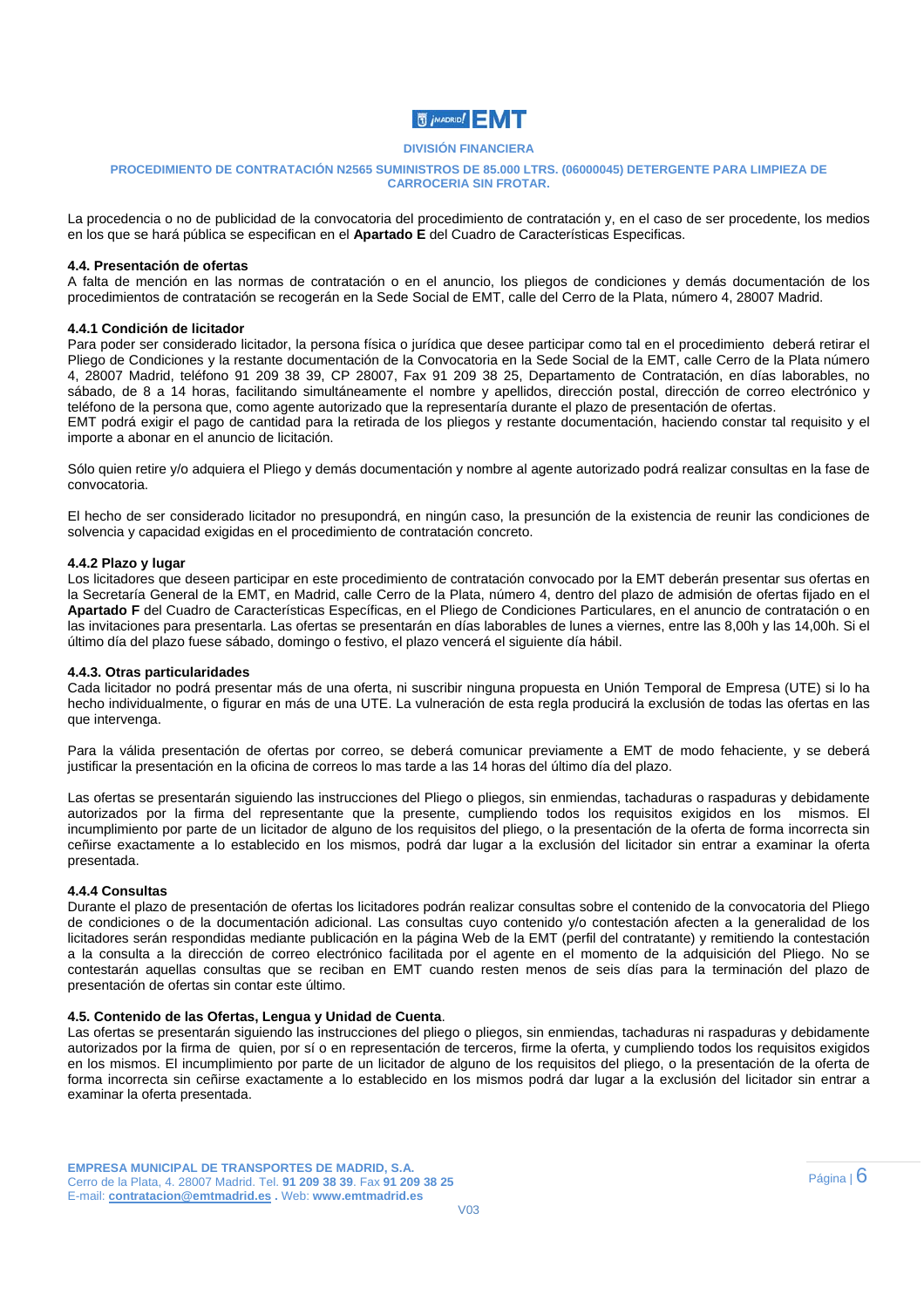## **N** *j* MADRID! N

#### **DIVISIÓN FINANCIERA**

#### **PROCEDIMIENTO DE CONTRATACIÓN N2565 SUMINISTROS DE 85.000 LTRS. (06000045) DETERGENTE PARA LIMPIEZA DE CARROCERIA SIN FROTAR.**

Las ofertas se presentarán en tres sobres cerrados, independientes e individualizados, en cuya parte exterior constará claramente el nombre o denominación del licitador, su firma o de la persona que ostente su representación, así como una relación sucinta de la documentación que se incorpore en cada uno de los sobres. El Cuadro de Características Específicas o el Pliego de Condiciones Particulares podrán variar el número de sobres a presentar.

La totalidad de la documentación de la oferta y, muy especialmente, la propuesta económica, deberá ir autorizada por la firma del licitador o de su representante.

En el **Apartado G** del Cuadro de Características Específicas se podrá exigir cualquier otro tipo de documentación u otro/os sobres, como el relativo al Plan de Trabajo en aquellos contratos en que resulte procedente.

Las ofertas se presentarán en castellano. Cualquier texto que se presente en un idioma o lengua distinto deberá ser traducido al castellano. Si en la documentación de la oferta figuran conceptos cuyo conocimiento, por su carácter técnico o por cualquier otra circunstancia sea complejo o de difícil comprensión, o contenga anglicismos o similares, se deberá acompañar del correspondiente glosario.

La unidad de cuenta será el Euro.

Los sobres a presentar son:

#### **4.5.1. Sobre número 1 (DOCUMENTACIÓN GENERAL)**

Toda la documentación se presentará mediante originales, fotocopias autenticadas o testimonio notarial de las mismas en castellano.

A) Si el licitador es persona física, deberá presentar el documento que acredite su personalidad (Documento Nacional de Identidad para españoles, Número de Identificación de Extranjeros, pasaporte o autorización de residencia y, en todo caso, permiso de trabajo para extranjeros). Los representantes de las personas jurídicas también deberán presentar el DNI o documento personal que haga sus veces.

Si el licitador es persona jurídica, deberá aportar la Cédula de Identificación Fiscal y la escritura de constitución o modificación, en su caso, de la sociedad, inscrita en el Registro Mercantil; en caso de tratarse de sociedades extranjeras, para las que este requisito no fuera exigible conforme a la legislación mercantil que les sea aplicable, deberá aportar la escritura o documento de constitución, estatutos o acto fundacional en el que consten las normas por las que se regula su actividad inscritos, en su caso, en el correspondiente Registro Oficial, teniendo en cuenta que:

Las empresas no españolas de Estados miembros de la Unión Europea o de los Estados signatarios del Acuerdo sobre el Espacio Económico Europeo, deberán acreditar su inscripción en los Registros correspondientes de acuerdo con la normativa que resulte de aplicación.

Las demás empresas extranjeras acreditarán su capacidad de obrar con certificación expedida por la respectiva representación diplomática española en la que se haga constar que figura inscrita en el Registro local profesional, comercial o análogo, o, en su defecto, que actúan habitualmente en el ámbito de las actividades a las que se refiere el objeto de contratación. Así mismo, las empresas no comunitarias deberán acreditar el cumplimiento de las condiciones de capacidad que exige el artículo 44 de la Ley 30/2007 de Contratos del Sector Público.

B) Si el licitador no actúa en nombre propio o es persona jurídica deberá aportarse el poder o escritura, acreditativos de la capacidad del firmante e inscrito en el Registro Mercantil, que sea bastante (original, copia autenticada o testimonio notarial de la misma) así como copia autenticada o testimonio notarial del DNI del apoderado firmante.

C) Acreditación de hallarse al corriente del pago de sus obligaciones fiscales o tributarias y con la Seguridad Social, expedidas por la Agencia Estatal de la Administración Tributaria y por la Tesorería General de de la Seguridad Social respectivamente.

En caso de que se trate de empresas extranjeras, para acreditar estos requisitos, los licitadores habrán de presentar alguno de los siguientes documentos:

- Un certificado expedido por la autoridad competente del Estado de que se trate.
- Una declaración jurada por parte de persona con poder suficiente para representar al licitador, indicando que éste se encuentra al corriente de las obligaciones indicadas (tributarias y de seguridad social).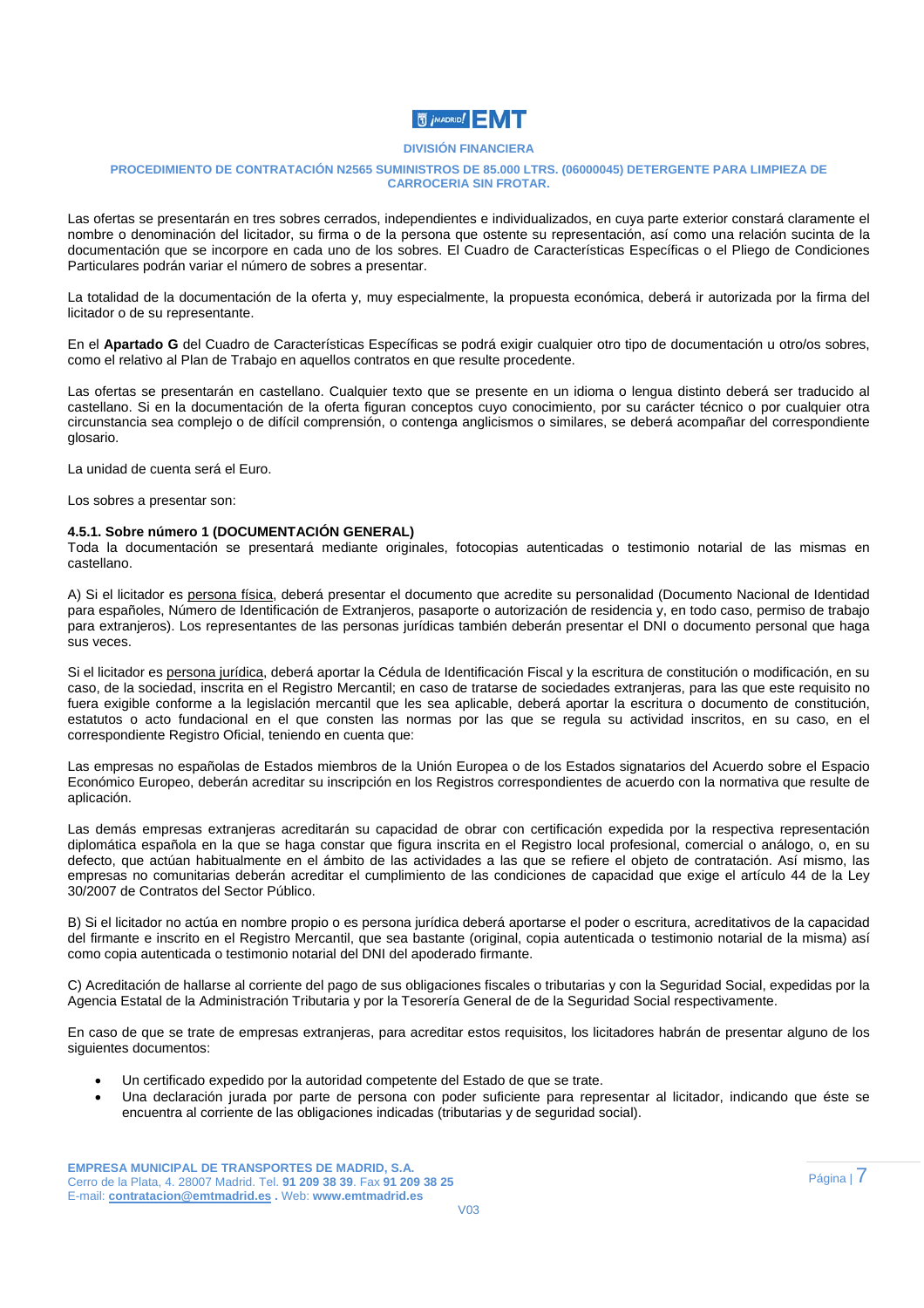### **高 jMADRID!**

#### **DIVISIÓN FINANCIERA**

#### **PROCEDIMIENTO DE CONTRATACIÓN N2565 SUMINISTROS DE 85.000 LTRS. (06000045) DETERGENTE PARA LIMPIEZA DE CARROCERIA SIN FROTAR.**

- Una declaración solemne que el interesado efectúe ante la autoridad judicial o administrativa competente, un notario u organismo profesional cualificado del país de origen o de procedencia.
- Acreditación documental de estar inscrito en el Registro General de Proveedores en el Sector correspondiente, con anterioridad a la fecha de presentación de la oferta.

En cualquiera de los casos, la documentación presentada habrá de ir acompañada de su correspondiente traducción al español.

Cuando las empresas extranjeras no pertenezcan a la Unión Europea, deberán acreditar documentalmente que el estado de procedencia del licitador admite, a su vez, la participación de empresas españolas en forma sustancialmente análoga a la forma en que se acredita las anteriores circunstancias, expedido por Embajada o Consulado Español.

D) Declaración responsable de no encontrarse incurso en ninguna incompatibilidad o prohibición de contratar que esté establecida en cualquier norma de derecho público o privado, incluida la de Contratos del Sector Público, ley 30/2007, de 30 de octubre.

E) Justificante del pago de la última cuota tributaria (salvo que se acredite exención o no sujeción) y documento acreditativo de alta en el epígrafe correspondiente a la actividad desarrollada en el Impuesto de Actividades Económicas. Las dudas que se produzcan respecto de la suficiencia del Epígrafe serán resueltas por EMT, debiendo el licitador darse de alta en el Epígrafe que EMT determine en el momento de la apertura de la propuesta económica, siendo objeto de exclusión si no lo hiciere.

F) Uno o varios de los siguientes documentos para acreditar la solvencia económica o financiera (Ver Cuadro de Características Específicas): O las cuentas anuales de los ejercicios que figuren en el **Apartado G.3** del Cuadro de Características Específicas (si bien, los empresarios no obligados a presentar las cuentas anuales en Registros Oficiales, podrán aportar, si EMT lo pide en el mismo **Apartado G.3** del Cuadro de Características Específicas, testimonio de los libros de contabilidad legalizados), y/o informe emitido por instituciones financieras, y/o, declaración sobre el volumen global de negocios, o sobre el volumen de negocios específico correspondiente a las actividades objeto del con trato. Si por razones justificadas el licitador no pudiera acreditar la solvencia financiera por alguno de dichos medios, EMT podrá autorizar que se acredite por cualquier otro documento que considere apropiado. En cualquier caso la documentación concreta a presentar en cada caso figurará en el referido **Apartado G.3.** 

G) La solvencia técnica podrá quedar acreditada por cualquiera de los medios previstos en el artículo 66 LCSP siempre que se exijan en el **Apartado G.2** del Cuadro de Características Específicas, los cuales podrán consistir; o en una relación de los principales suministros efectuados durante los tres últimos años, indicando su importe, fechas y destinatario público o privado de los mismos y que se acreditarán de la forma prevista en el referido artículo 66 LCSP, y/o indicación del personal técnico o unidades técnicas, integradas o no en la empresa, de los que se disponga para la ejecución del contrato, especialmente los encargados del control de calidad, y/o descripción de las instalaciones técnicas, de las medidas empleadas para garantizar la calidad y de los medios de estudio e investigación de

la empresa, y/o control efectuado por la entidad del sector público contratante o, en su nombre, por un organismo oficial competente del Estado en el cual el empresario está establecido, siempre que medie acuerdo de dicho organismo, cuando los productos a suministrar sean complejos o cuando, excepcionalmente,

deban responder a un fin particular, y/o muestras, descripciones y fotografías de los productos a suministrar, y/o certificados expedidos por los institutos o servicios oficiales encargados del control de calidad, de competencia reconocida, que acrediten la conformidad de productos perfectamente detallada mediante referencias a determinadas especificaciones o normas.

H) En el caso de uniones de empresarios constituidas temporalmente al efecto (UTE), se incluirá un escrito indicando los nombres y circunstancias de los empresarios que suscriben la unión, la participación de cada uno de ellos, así como que asuman el compromiso de constituirse formalmente en unión temporal en el caso de resultar adjudicatarios.

I) Documentación acreditativa de haber constituido, en su caso, fianza provisional de acuerdo con lo establecido en el presente Pliego, por la cuantía expresada en el **Apartado H** del Cuadro de Características Específicas.

J) Póliza y último recibo justificativo del pago de la prima del Seguro de Responsabilidad Civil a los efectos de lo establecido en el presente Pliego, por la cuantía expresada en el **Apartado Ñ** del Cuadro de Características Específicas.

K) Un ejemplar del presente Pliego y del Pliego de Condiciones Particulares, en su caso, firmados en todas sus hojas como prueba de su conformidad al mismo.

L) Cualquier otra documentación exigida en el **Apartado G.1** del Cuadro de Características Específicas.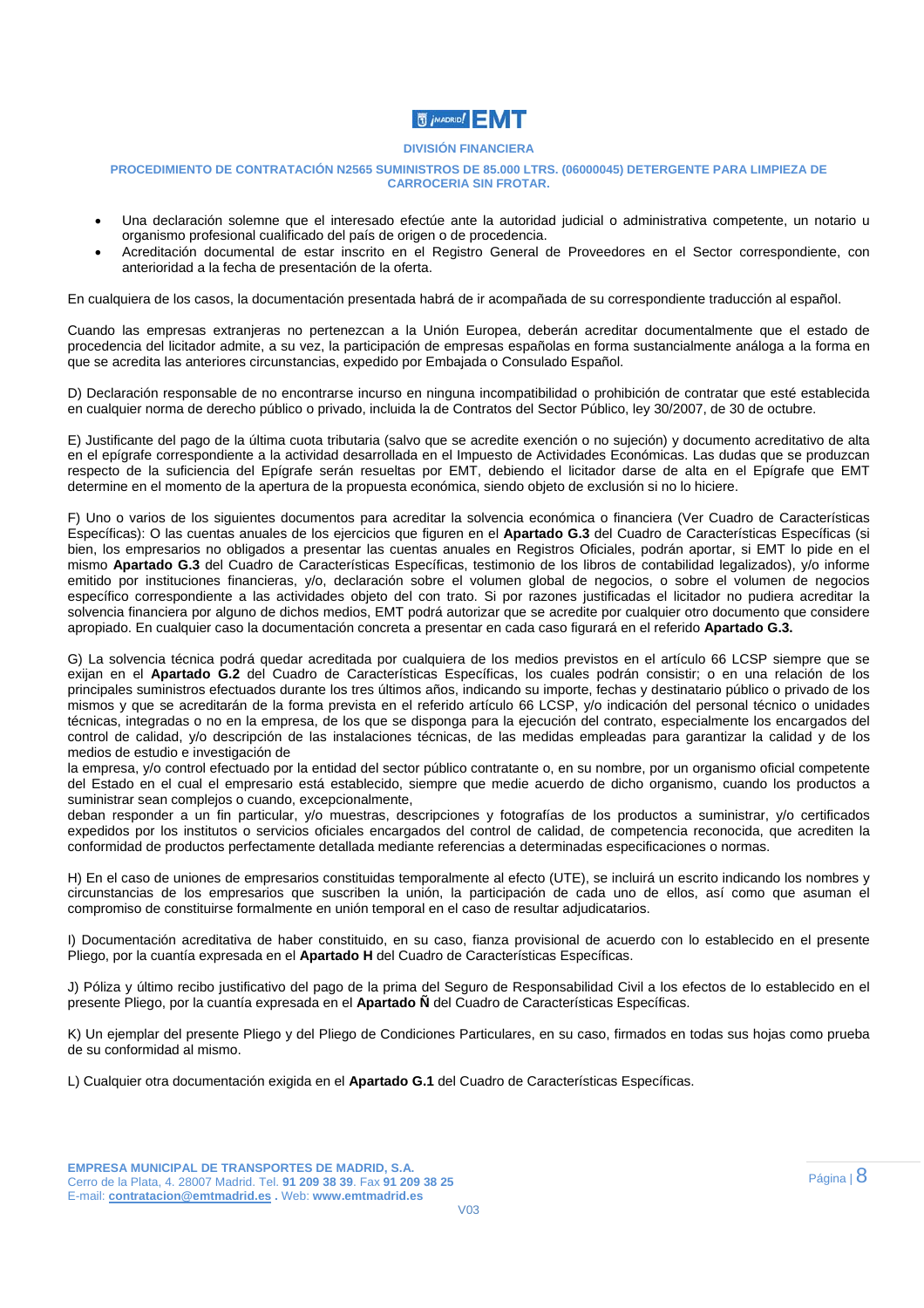## **同jMADRID!**

#### **DIVISIÓN FINANCIERA**

#### **PROCEDIMIENTO DE CONTRATACIÓN N2565 SUMINISTROS DE 85.000 LTRS. (06000045) DETERGENTE PARA LIMPIEZA DE CARROCERIA SIN FROTAR.**

M) Una Memoria de Confidencialidad a los efectos de lo establecido en el presente Pliego sobre las obligaciones de protección de los datos de carácter personal a los que se pueda tener acceso.

Las empresas licitadoras quedarán exentas de presentar aquellos documentos necesarios para acreditar los requisitos previstos en los apartados anteriores cuando hubiesen sido presentados en otros procedimientos de contratación convocados por la EMT a los que hubiesen comparecido también como licitadores, siempre que concurran los siguientes requisitos:

- Que el documento o documentos primeramente presentados sean idénticos que los exigidos en el presente Pliego.
- Que no se trate de documentos sujetos a un plazo de caducidad y este hubiese expirado.
- Que el licitador no hubiese retirado la documentación administrativa presentada en el anterior procedimiento.
- Que, en todo caso, no hubiese transcurrido más de cuatro años desde su presentación.

A estos efectos el licitador, o representante de éste, deberá presentar un escrito en el que se declare dicha circunstancia con mención expresa e inequívoca del expediente de contratación donde obra la referida documentación.

Sin perjuicio de lo anterior, cualquier modificación que afecte a las menciones de identidad de las personas físicas o jurídicas que concurran al presente procedimiento, tales como denominación, domicilio u objeto social entre otras, deberá ser notificada y acreditada ante la EMT, el incumplimiento de la presente condición facultará a EMT para excluir al licitador incumplidor del procedimiento.

Si el licitador está inscrito en el registro de proveedores PROTRANS, estará dispensado de la presentación de los documentos que se exigen para ser admitido en dicho registro, si bien, en todo caso, se deberá presentar el original o copia testimoniada por notario o debidamente autenticada del DNI del representante de la persona jurídica y los documentos exigidos en los anteriores apartados B y K, y, en el supuesto de exigirse fianza provisional, deberá presentarse la documentación exigida en el anterior apartado I.

En caso de que se trate de una UTE cada uno de los empresarios que componen la unión deberá acreditar su capacidad de obrar con los documentos que se detallan en la letra A de este apartado. La solvencia de uno de los integrantes de la UTE servirá para entender que goza de la misma la Unión.

Los Pliegos de Condiciones Particulares podrán modificar la documentación a presentar en cada procedimiento de contratación concreto exigiendo la documentación que EMT considere necesario, entre los que se podrá incluir cualquiera de los medios que para acreditar la solvencia exige la Ley 30/2007, de 30 de octubre, de Contratos del Sector Público.

#### **4.5.2. Sobre número 2 (DOCUMENTACIÓN ECONÓMICA Y TECNICA)**

La oferta recogerá detalladamente todos los requisitos exigidos por este Pliego que incluirá, salvo que el Pliego de Condiciones Particulares o el **Apartado G.4** del Cuadro de Características Específicas indiquen otra cosa, lo siguiente:

- 1. Enfoque global de los servicios a desarrollar que podrá incluir:
	- Memoria descriptiva, donde se expondrá el grado de conocimiento de la problemática planteada por EMT, sus implicaciones, y la forma de obtener los objetivos marcados.
	- Descripción detallada de la propuesta ofertada
	- Planificación detallada del proceso de ejecución del Proyecto
- 2. Metodología de realización de actividades.
- 3. Recursos humanos asignados al servicio.
- 4. Cualesquiera otros que se especifiquen en los Pliegos de Condiciones Particulares, en su caso.

El licitador, en la oferta que presente, deberá ajustarse estrictamente al modelo de propuesta económica que aparece unido a este Pliego como Anexo II, en él deberá hacerse constar el importe detallado del presupuesto, en cifra y letra, y expresado en EUROS los distintos precios.

Los precios se expresarán en todo caso IVA excluido.

El Pliego de Condiciones Particulares o el **Apartado G.4** del Cuadro de Características Específicas podrá modificar este modelo, adaptándose, el mismo, a las características particulares del servicio.

No se aceptarán aquellas ofertas, incluida la propuesta económica, que contengan omisiones, errores, tachaduras o raspaduras que impidan conocer claramente lo que EMT estime fundamental para considerar la oferta, ni tampoco las que no se ajusten al modelo de proposición contenido en el pliego.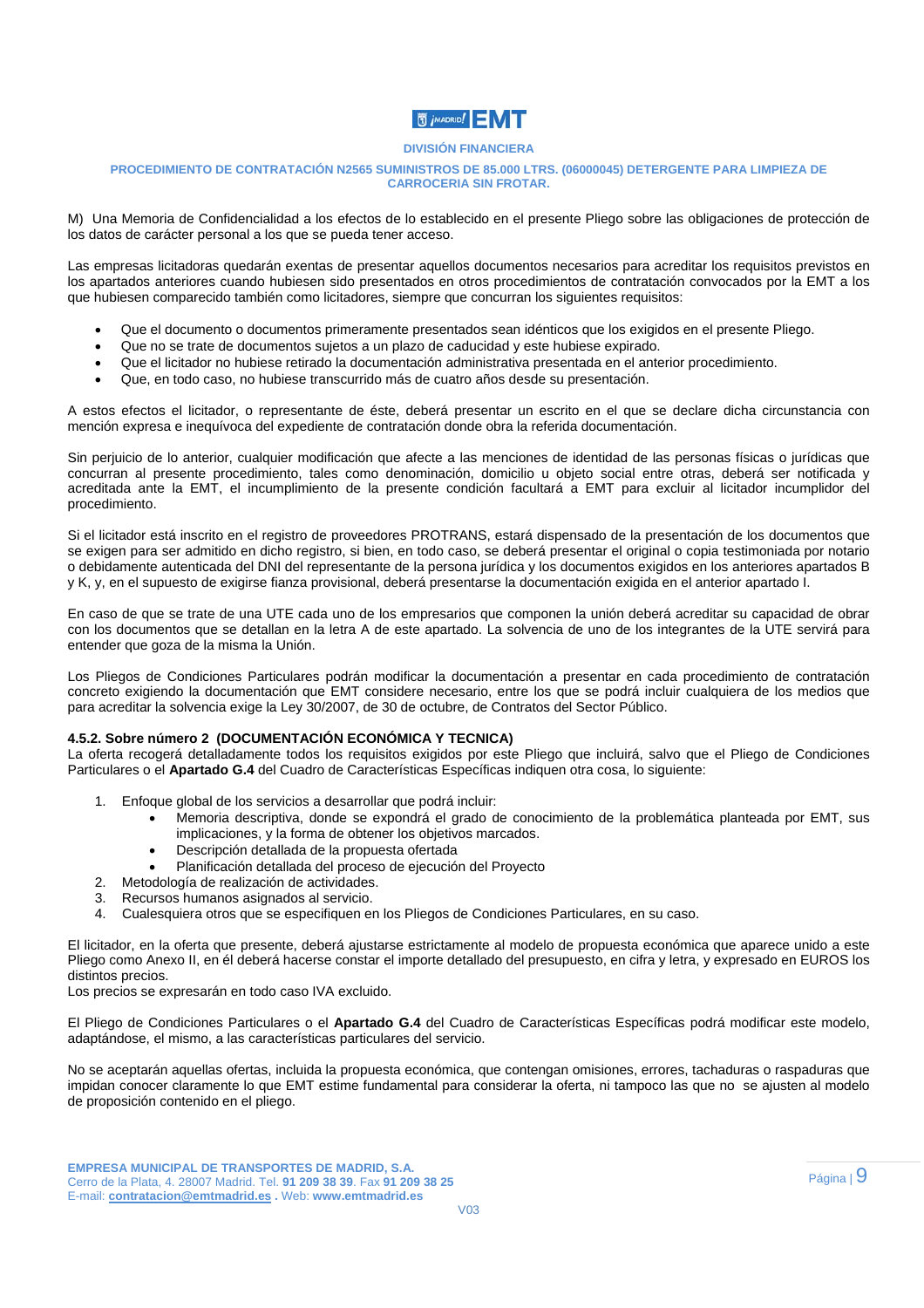

#### **PROCEDIMIENTO DE CONTRATACIÓN N2565 SUMINISTROS DE 85.000 LTRS. (06000045) DETERGENTE PARA LIMPIEZA DE CARROCERIA SIN FROTAR.**

Salvo que el Pliego de Condiciones Particulares o el **Apartado G.4** del Cuadro de Características Específicas establezcan otra cosa, no se admitirán variantes o alternativas en la oferta, en caso contrario se indicará en el anuncio de licitación del contrato sobre que elementos y en que condiciones queda autorizada su presentación.

En el **Apartado G.4** del Cuadro de Características Específicas se podrá exigir la inclusión de cualquier otra documentación dentro del sobre número 2.

#### **4.6. Garantía provisional**

En el **Apartado H** del Cuadro de Características Específicas o en el Pliego de Condiciones Particulares se establecerá si procede o no constituir, a favor de EMT, previamente a la presentación de la oferta y en concepto de garantía provisional, la cantidad que figura en el referido **Apartado H** del Cuadro de Características Específicas, mediante ingreso en metálico o transferencia bancaria al número de cuenta 0049-6702-61-2616024150 del Banco Santander Central Hispano (Plaza Marqués de Salamanca, nº 3-4, de Madrid) cuya titularidad corresponde a EMT, en el documento justificativo del ingreso o de la transferencia deberá figurar la denominación de la persona física o jurídica que concurre al procedimiento como licitador así como el procedimiento de contratación al que concurre. También podrá constituirse la referida garantía provisional mediante la presentación del documento acreditativo de la constitución del aval bancario o seguro de caución de entidad bancaria o aseguradora domiciliada en Madrid Capital, siempre que, la redacción del referido documento, se ajuste al modelo recogido como anexo del presente Pliego. Tanto el documento acreditativo del ingreso o de la transferencia bancaria como el documento acreditativo de la constitución del aval o del seguro de caución deberán ser presentados por los licitadores en el Servicio de Caja de la Dirección Económico Financiera de la EMT, sita en la calle Cerro de la Plata número 4, 4ª planta, de Madrid Capital, para la obtención del correspondiente recibo que deberá ser incorporado con el resto de la documentación administrativa en el sobre número 1.

La garantía provisional responderá de la correcta presentación de la oferta y del mantenimiento de ésta.

#### **4.7. Apertura de ofertas**

Salvo que en el Pliego de Condiciones Particulares se establezca otra cosa, el día hábil siguiente, salvo sábado, al de finalización del plazo de presentación de ofertas, y en acto no público, se procederá, por parte de EMT a la apertura del **SOBRE NUMERO 1 (DOCUMENTACION GENERAL),** calificándose por EMT la documentación presentada y expresando, en su caso, si los defectos de los que adolece son o no subsanables, que en caso de ser subsanables serán notificados al licitador con el objeto de subsanarlos en el plazo máximo que se le conceda por EMT, y que a falta de otra mención en el acto de apertura será de diez días hábiles; por otra parte, si se tratase de defectos insubsanables, o subsanables que no fuesen subsanados en el plazo concedido al efecto, facultará a EMT para excluir al oferente. A estos efectos se consideran defectos insubsanables los defectos consistentes en la falta de aquellos requisitos que suponen una idoneidad absoluta del licitador para ejecutar el objeto del contrato y subsanables aquellos que hacen referencia a la simple falta de acreditación de los mismos.

La apertura del **SOBRE NÚMERO 2 (DOCUMENTACIÓN ECONÓMICA Y TECNICA)** se realizará, también, en acto no público salvo que el Pliego de Condiciones Particulares o el **Apartado G.4** del Cuadro de Características Específicas disponga lo contrario, y se realizará en un solo acto. Una vez abierta la propuesta económica y técnica se remitirá al Área correspondiente para su estudio y elaboración de la propuesta de adjudicación o de declaración de desierto y para su custodia posterior, previa comprobación de su contenido por el Departamento de Contratación de la EMT.

#### **5.- PLAZO DE VALIDEZ DE LAS OFERTAS**

Salvo que en el Pliego de Condiciones Particulares o el Apartado **G.5** del Cuadro de Características Específicas establezca otra cosa, el plazo de validez de las ofertas será el que se especifique en la propuesta, debiendo, en todo caso, mantener la vigencia, al menos, tres meses desde que finalice el plazo de presentación de ofertas.

#### **6.- ADJUDICACIÓN**

Antes de adoptar la decisión sobre la adjudicación en el procedimiento de contratación, EMT podrá solicitar de los oferentes cuantas aclaraciones a la oferta estime convenientes, respetando, en todo caso, la igualdad de trato, incluyendo las que se refieran a subsanación de errores materiales detectados, o a la aclaración de aspectos técnicos o de definición, o de los precios ofertados, o el cumplimiento de los requisitos de capacidad, idoneidad y solvencia o cualquier otro; dichas aclaraciones serán incorporadas a la oferta en forma de anexos y como parte vinculante de la misma. Si de dichas aclaraciones resultara que los licitadores deben presentar un complemento de la propuesta que sea común a todos ellos se realizará su presentación garantizando la confidencialidad de dicha oferta complementaria.

La EMT decidirá la adjudicación del procedimiento de contratación a favor de la propuesta económica que presente el precio mas bajo, o bien, de la oferta económica que considere más ventajosa en su conjunto, aplicando en este último caso los criterios de adjudicación que se establecen en el **Apartado I** del Cuadro de Características Específicas o en el Pliego de Condiciones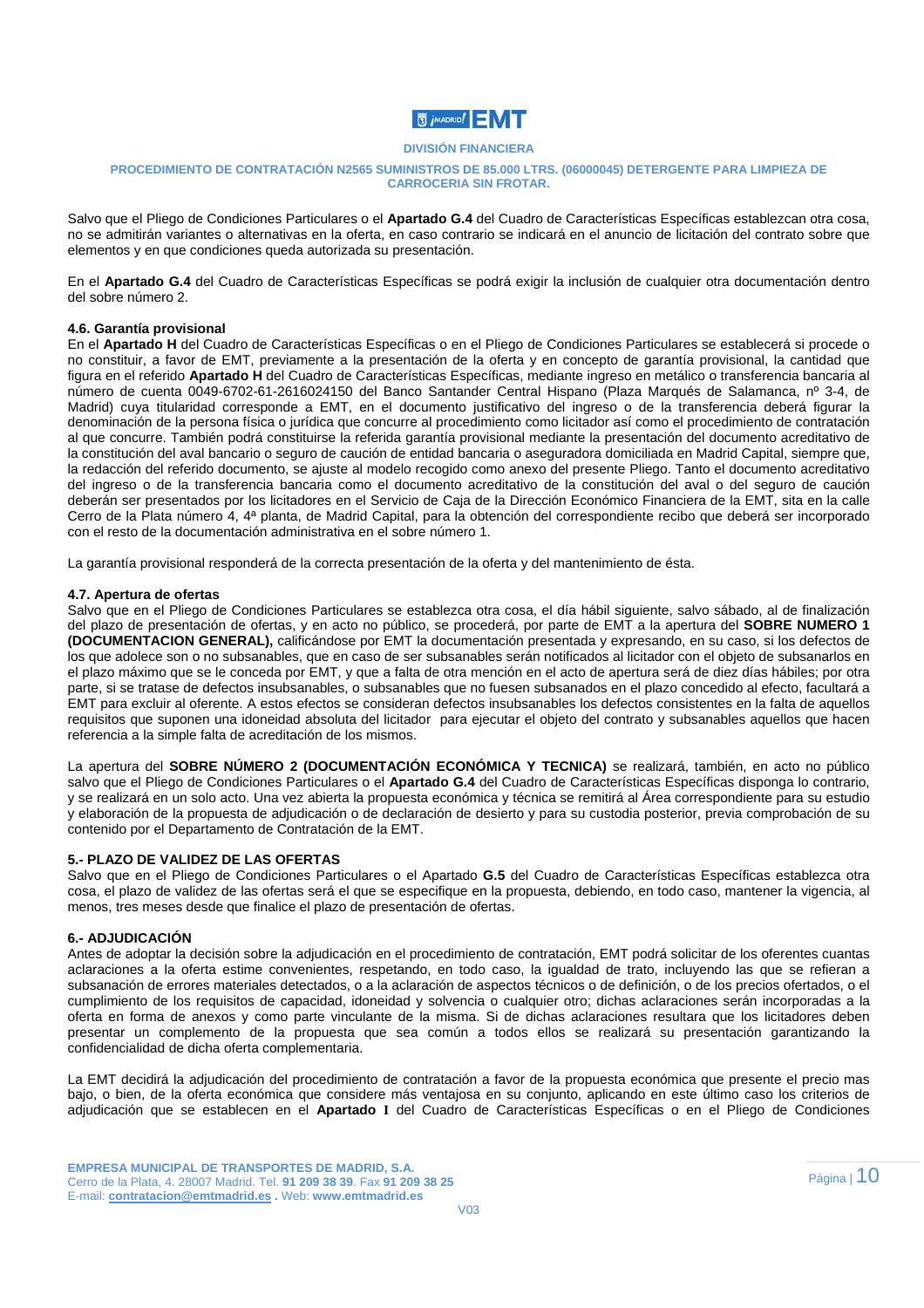

#### **PROCEDIMIENTO DE CONTRATACIÓN N2565 SUMINISTROS DE 85.000 LTRS. (06000045) DETERGENTE PARA LIMPIEZA DE CARROCERIA SIN FROTAR.**

Particulares; los criterios de adjudicación se establecen por orden de importancia decreciente y deberán ser ponderados; se podrán incluir como criterios de adjudicación, entre otros, alguno de los siguientes: la calidad, el precio, el valor técnico, las características estéticas y funcionales, las características medioambientales, el coste de funcionamiento, la rentabilidad, el servicio posventa y la asistencia técnica, la fecha de entrega y el plazo de ejecución.

Se podrá adjudicar total o parcialmente, distribuirse entre varios licitadores, o podrá declararse desierto, sin que dicha declaración genere derecho alguno a los licitadores.

Una vez resuelta la adjudicación EMT comunicará su decisión al adjudicatario, de la misma manera, EMT, comunicará a los oferentes, que no hayan resultado adjudicatarios, la decisión del procedimiento de contratación y publicará la adjudicación conforme a lo que resulte de la normativa vigente de contratación, general o interna.

En el supuesto de que el adjudicatario incumpliera las condiciones previstas en el presente Pliego previas a la firma del contrato, o no suscribiera el mismo o que de cualquier otro modo quede resuelta la adjudicación, el órgano de adjudicación adoptará la decisión que corresponda, pudiendo, en todo caso, adjudicar la contratación a otro licitador dentro del mismo procedimiento.

#### **7.- EXCEPCIONES AL PLIEGO. VARIANTES. LOTES**

Salvo que el Pliego de Condiciones Técnicas Particulares establezca otra cosa los oferentes podrán presentar excepciones a este Pliego, debidamente razonadas y explicadas, con expresión de si las mismas son o no condición necesaria para el mantenimiento de la oferta. La adjudicación deberá recoger expresamente, en su caso, la aceptación de las referidas excepciones, por lo que si no fuera así, y el licitador suscribiese la Carta de Adjudicación, se tendrán por no puestas.

Salvo que el Pliego de Condiciones Particulares o el Cuadro de Características Específicas establezca otra cosa, no se admitirán variantes o alternativas en la oferta. Si se admitieran se podrá hacer constar, en el Pliego de Condiciones Particulares o en el Cuadro de Características Específicas sobre que elementos y en que condiciones se podrán presentar.

Las mejoras sin coste para EMT no se considerarán variantes.

Si se admitiesen lotes, se definirán sus características técnicas y/o económicas en el Pliego de Condiciones Particulares o en un apartado del Cuadro Características Específicas.

#### **8.- DEVOLUCIÓN DE DOCUMENTOS**

Efectuada la correspondiente adjudicación, EMT procederá, a petición del interesado, a la devolución de la documentación, correspondiente al SOBRE NÚMERO 1 (DOCUMENTACION GENERAL), aportada por los oferentes no adjudicatarios. La documentación que no haya sido retirada por los no adjudicatarios en el plazo de cuatro años desde la fecha de la adjudicación podrá ser destruida por EMT.

#### **9.- GARANTÍA/FIANZA DEFINITIVA**

EMT se reserva el derecho a exigir al adjudicatario garantía o fianza definitiva, mediante ingreso en metálico o transferencia bancaria al número de cuenta 0049-6702-61-2616024150 del Banco Santander Central Hispano (Plaza Marqués de Salamanca 3-4 Madrid) cuya titularidad corresponde a EMT, en el documento justificativo del ingreso o de la transferencia deberá figurar la denominación de la persona física o jurídica que haya resultado adjudicatario. También podrá constituirse la referida garantía definitiva mediante la presentación del documento acreditativo de la constitución del aval bancario o seguro de caución de entidad bancaria o aseguradora domiciliada en Madrid Capital, siempre que, la redacción del referido documento, se ajuste al modelo recogido como anexo del presente Pliego. Tanto el documento acreditativo del ingreso o de la transferencia bancaria como el documento acreditativo de la constitución del aval o del seguro de caución deberá ser presentado por el adjudicatario en el Servicio de Caja de la Dirección Económico Financiera de la EMT, sita en la calle Cerro de la Plata número 4, 4ª planta, de Madrid Capital.

La garantía, en caso de que se exija por EMT, lo será por un importe igual al 5 por 100 del importe del contrato fijado o estimado en la Carta de Adjudicación, y será depositada por el adjudicatario en el plazo que establezca el Pliego de Condiciones Particulares o en el **Apartado J** del Cuadro de Características Específicas, y, en su defecto, en el plazo de 20 días naturales desde la fecha de notificación de la adjudicación. Si no se pudiese calcular apriorísticamente el importe exacto del contrato, EMT estará facultada para realizar una estimación de dicho importe a los efectos de utilizarla como base de cálculo de la fianza. Una vez que el adjudicatario haya depositado la garantía definitiva y abonado los gastos del procedimiento de contratación (anuncios, etc.), le será devuelta la garantía provisional.

El importe de la garantía responderá de todas y cada una de las responsabilidades y obligaciones del adjudicatario y se destinará al resarcimiento de los daños y perjuicios, penalizaciones o cualquier otro concepto que, por cualquier causa, se pudiera incurrir en la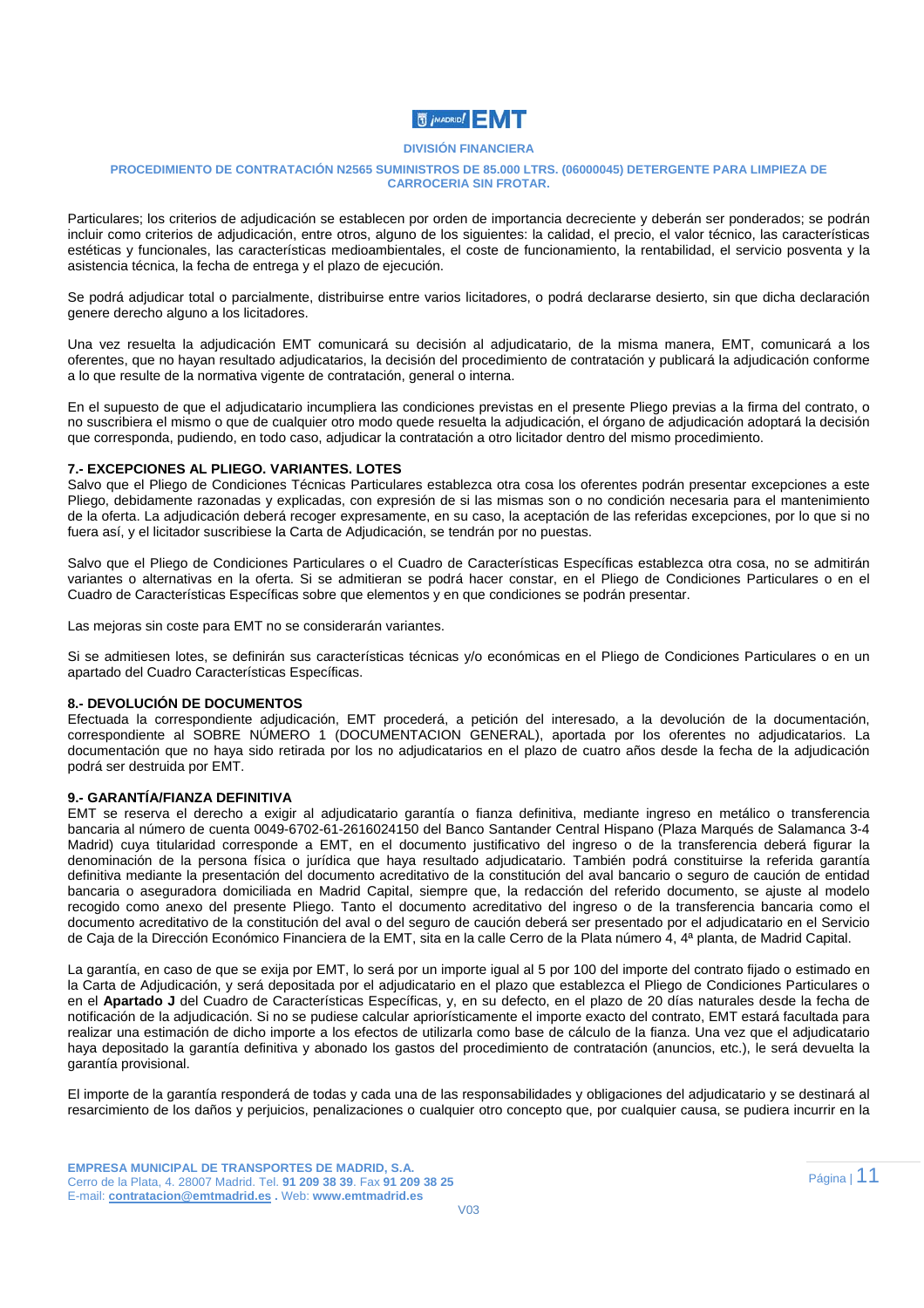## **同jMADRID!**

#### **DIVISIÓN FINANCIERA**

#### **PROCEDIMIENTO DE CONTRATACIÓN N2565 SUMINISTROS DE 85.000 LTRS. (06000045) DETERGENTE PARA LIMPIEZA DE CARROCERIA SIN FROTAR.**

ejecución del contrato o durante el período de vigencia de la garantía fijada, o, en su caso, para satisfacción de las penas pecuniarias que se hayan estipulado, salvo que EMT haya obtenido por otro medio su satisfacción.

Salvo que el Pliego de Condiciones Particulares, o cualquier otro documento de carácter contractual, estipulen lo contrario, el pago de las penas pecuniarias no sustituirá el resarcimiento de daños y perjuicios por incumplimiento del contratista, ni eximirá de cumplir con las obligaciones contractuales, pudiendo exigirse, conjuntamente, el cumplimiento de dichas obligaciones y la satisfacción de las penas pecuniarias estipuladas.

Cuando a consecuencia de la modificación del contrato experimente variación el valor total del mismo, se ajustará la fianza constituida en la cuantía necesaria para que se mantenga la debida proporcionalidad entre la garantía y el presupuesto del contrato.

La exigencia o no de garantía se hará constar, en su caso, en el Pliego de Condiciones Particulares o en el **Apartado J** del Cuadro de Características Específicas.

EMT autorizará la cancelación de la fianza definitiva cuando se haya ejecutado el suministro a satisfacción de EMT.

#### **FASE DE CONTRATO**

#### **10.- DEL CONTRATO**

**10.1. Formalización del contrato** 

El contrato estará formado por orden de prelación:

- 1. Por la Carta de adjudicación
- 2. Por el Pliego de Condiciones Particulares, en su caso, y sus aclaraciones, si las hubiese.
- 3. Por el presente Pliego Tipo de Condiciones Generales y sus aclaraciones, si las hubiese.
- 4. Por la Oferta del Adjudicatario y, en su caso, por sus posibles aclaraciones.

No obstante EMT podrá instar al adjudicatario a suscribir el correspondiente contrato según documento redactado por EMT, en el que se incluirá con valor contractual los documentos antes citados y, en su caso, las demás condiciones que las partes pudieran pactar.

El contrato, si no se extiende en documento específico, se entenderá fechado en el día de notificación de adjudicación del concurso condicionado a la constitución de la garantía; en el caso de optar EMT por la formalización de un documento específico, deberá hacerse en el plazo de UN MES computado desde la fecha de notificación de adjudicación del contrato, y se datará en la fecha en que se realice dicha formalización, si bien este plazo será susceptible de prorroga por razones justificadas que deberán hacerse constar en el mismo documento contractual.

Si la adjudicataria fuera una UTE deberá formalizar su constitución dentro del plazo de formalización del contrato pudiendo resolverse este si no lo verifica.

El hecho de no estar formalizado el contrato en documento específico no impedirá el inicio de la realización del suministro.

El contrato podrá formalizarse en escritura pública cuando así lo solicite cualquiera de las partes, siendo a cargo de la que lo solicite los gastos derivados de su otorgamiento.

#### **10.2. Modificación del contrato**

No se podrán introducir modificaciones en el contrato sin la debida aprobación expresa de aquellas modificaciones y del Presupuesto correspondiente por EMT, que necesitará de una nueva documentación contractual suscrita por las partes a través de sus representantes con poderes suficientes. No se considerarán modificaciones los pedidos sucesivos de un suministro adjudicado durante el plazo de duración del contrato.

En ningún caso se podrán introducir modificaciones que alteren sus condiciones esenciales.

#### **10.3. Duración del contrato. Resolución y Extinción**

El contrato se extinguirá por su cumplimiento una vez que hubiese finalizado el suministro que corresponde al adjudicatario a satisfacción de EMT.

El contrato se extinguirá por su cumplimiento o bien por resolución.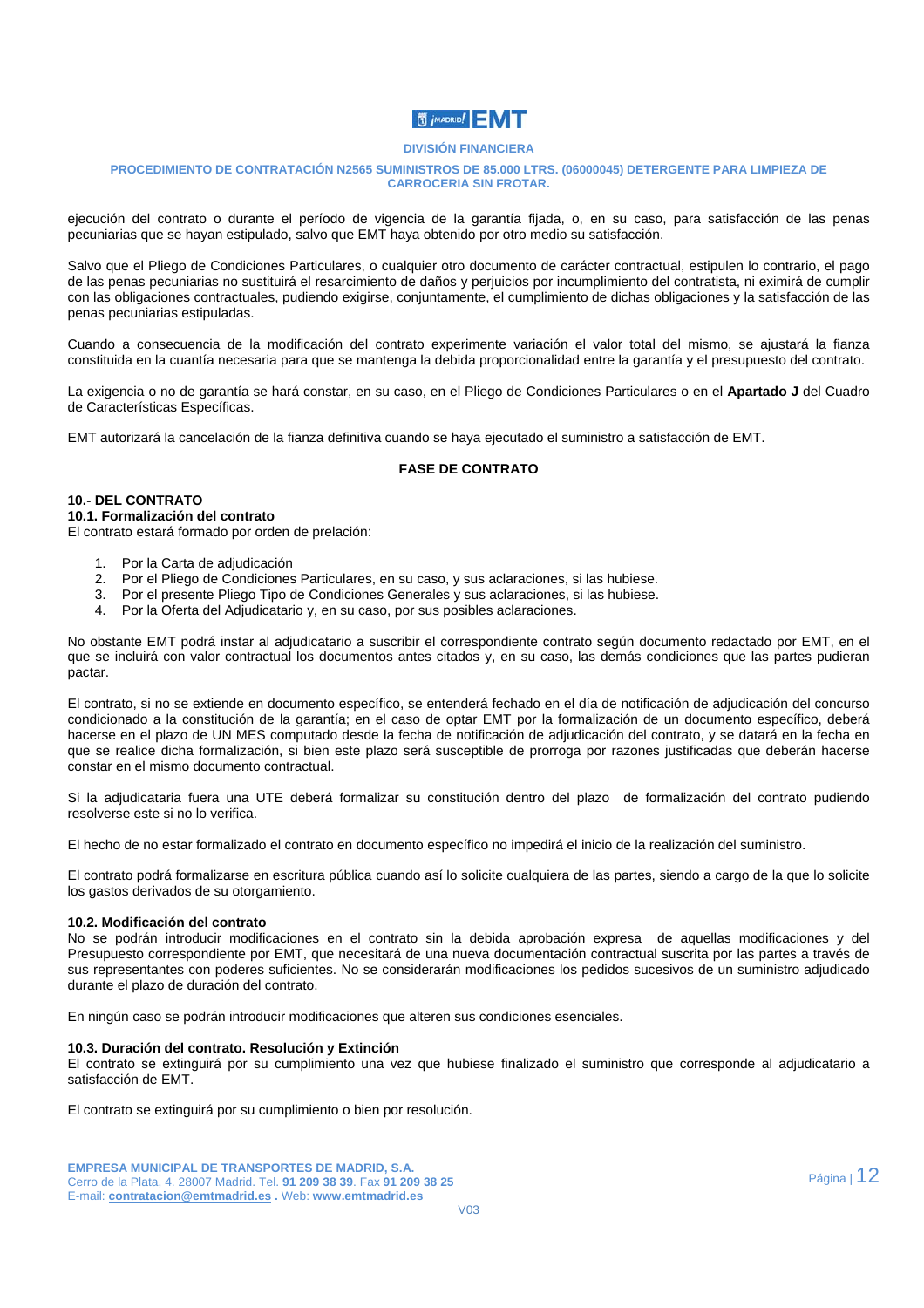### **同jMADRID!**

#### **DIVISIÓN FINANCIERA**

#### **PROCEDIMIENTO DE CONTRATACIÓN N2565 SUMINISTROS DE 85.000 LTRS. (06000045) DETERGENTE PARA LIMPIEZA DE CARROCERIA SIN FROTAR.**

El incumplimiento de cualquiera de las obligaciones que incumben al adjudicatario facultará a EMT para resolver, si lo estima oportuno, el contrato, con obligación, en cualquier caso, de indemnizar a EMT de los daños y perjuicios que se le hubiesen irrogado como consecuencia del incumplimiento, y sin perjuicio de las penalizaciones que se pudiesen imponer con arreglo al Pliego de Condiciones Particulares o, en su defecto, al presente Pliego.

 Además el contrato podrá quedar resuelto a instancia de EMT o del adjudicatario, en su totalidad o parcialmente, además de por otras causas previstas en el presente Pliego, por las siguientes causas:

- Mutuo acuerdo de las partes
- Incumplimiento grave o reiterado por parte del adjudicatario de las obligaciones contraídas.
- Cuando el adjudicatario hubiese solicitado la declaración de concurso o hubiese sido declarado en concurso o insolvente, o se hallase sujeto a intervención judicial o inhabilitado conforme a la Ley 2272003, de 9 de julio, por la que se aprueba la Ley Concursal.
- Cesión, subcontratación y/o traspaso de todo o parte del contrato a terceros sin autorización previa, expresa y por escrito de EMT
- Incumplimiento de lo dispuesto en las disposiciones vigentes en materia laboral, de seguridad Social y de prevención de riesgos laborales o fiscales.
- Por muerte o incapacidad sobrevenida del adjudicatario si fuese persona física, no obstante EMT podrá aceptar o desechar el ofrecimiento realizado por los herederos del adjudicatario que se comprometan a continuar con la ejecución del contrato bajo las condiciones estipuladas en el contrato, sin que esta circunstancia genere ningún derecho a indemnización alguna para los herederos en caso de ser rechazada por EMT.
- Por la extinción de la personalidad o su transformación si fuese persona jurídica.
- Por incumplimiento de las obligaciones en materia de confidencialidad y protección de datos de carácter personal.
- No constituir la UTE dentro del plazo de formalización del contrato.

Cuando la resolución del contrato sea por causas imputables al adjudicatario, EMT ejecutará, si así procediese y a su sola discreción, la fianza constituida haciendo suyo su importe hasta cubrir la cuantía correspondiente a los daños y perjuicios causados y, en su caso, la pena convencional, y si esta se agotase, de los pagos que estuviesen pendientes y sin perjuicio de que si subsisten responsabilidades en exceso, una vez realizadas dichas retenciones pueda reclamarlas EMT donde corresponda.

La resolución del contrato no precisará resolución judicial, bastando para ello que EMT comunique al adjudicatario, por un medio que acredite su recepción, la decisión de la resolución, la causa de ella, y la fecha a partir de la cual surtirá efecto, sin perjuicio de las acciones que pueden corresponder al adjudicatario frente a esta decisión.

#### **11.- REGIMEN DEL SUMINISTRO**

El suministro del adjudicatario, que constituye el objeto del presente Pliego, se regirá por lo dispuesto en el contrato, y, en su defecto, por lo dispuesto en la normativa general o especial, de obligado cumplimiento, que resulte de aplicación, o por las estipulaciones que se especifiquen en el **Apartado C** del Cuadro de Características Específicas.

#### **12.- PRESUPUESTO BASE DE LICITACIÓN**

El importe estimado del suministro será el precisado en el **Apartado K** del Cuadro de Características Específicas. El presupuesto puede incorporarse al presente Pliego de Condiciones Generales con expresión de los precios, o bien, no expresando cifra alguna, en cuyo caso serán cumplimentados por el licitador en su proposición económica. En el primer caso los Pliegos de Condiciones Particulares o el **Apartado K** del Cuadro de Características Específicas podrán establecer que el presupuesto tenga la condición de máximo admisible, presentando su oferta como porcentaje de baja sobre el mismo.

En todo caso las cifras se expresarán IVA excluido.

#### **13.- DURACIÓN DEL CONTRATO**

El suministro deberá realizarse en la fecha o fechas que se especifican en el **Apartado L** del Cuadro de Características Especificas, en su defecto el que conste en la Carta de Adjudicación o, en su caso, en la fecha o fechas que EMT negocie individualmente con el adjudicatario. Salvo que el Pliego de Condiciones Particulares o el Cuadro de Características Específicas establezcan un régimen jurídico distinto las penalizaciones aplicables al adjudicatario por retrasos en el suministro serán las especificadas en el presente Pliego.

Cuando se produzcan retrasos por motivos no imputables al adjudicatario y éste se ofrezca a cumplir sus compromisos, se podrá conceder por EMT un nuevo plazo.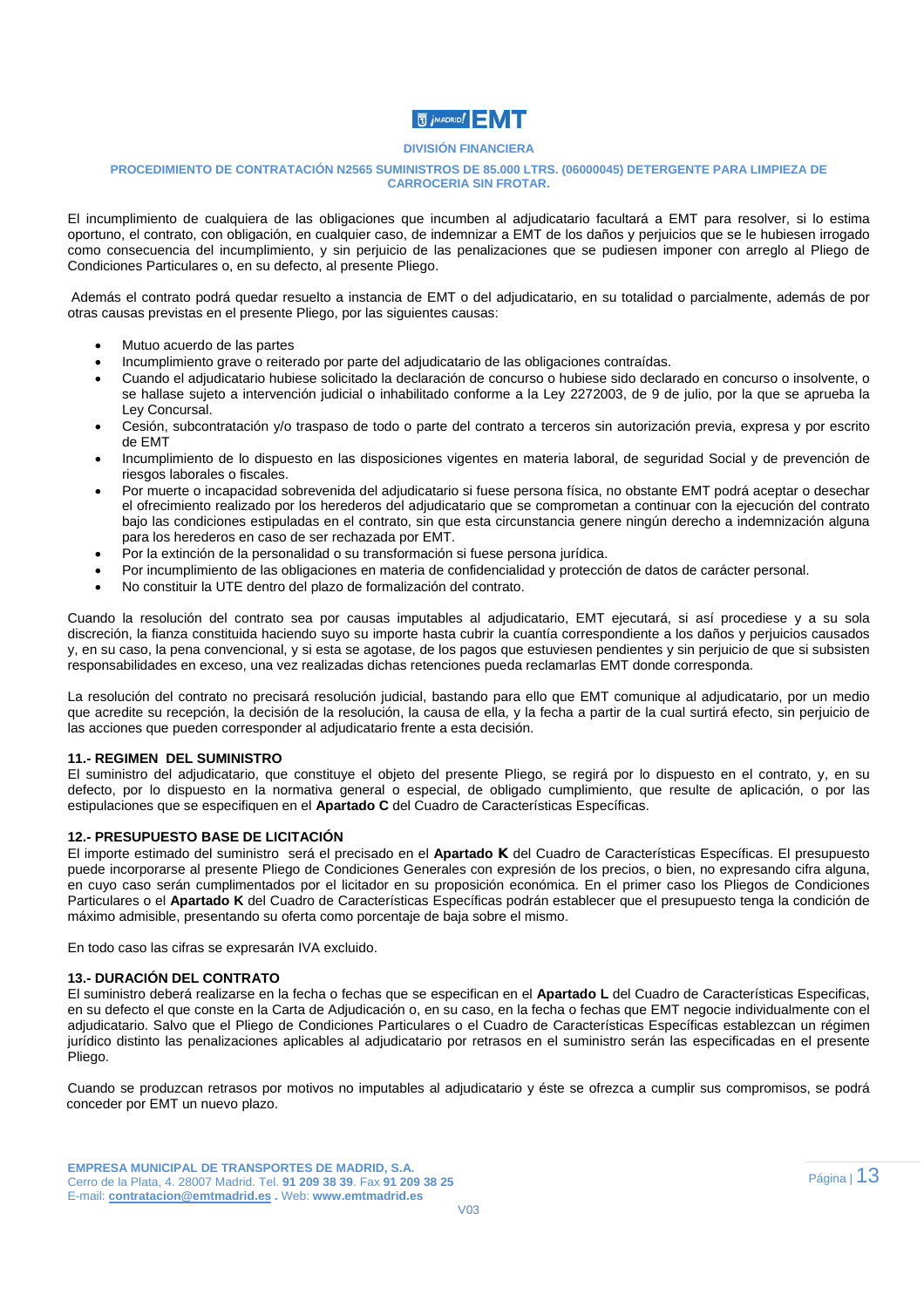### **N** *j* MADRID! N

#### **DIVISIÓN FINANCIERA**

#### **PROCEDIMIENTO DE CONTRATACIÓN N2565 SUMINISTROS DE 85.000 LTRS. (06000045) DETERGENTE PARA LIMPIEZA DE CARROCERIA SIN FROTAR.**

En caso de que el retraso fuese debido a culpa del adjudicatario, EMT podrá optar entre resolver el contrato o exigir su ejecución con indemnización de daños y perjuicios en ambos casos y sin perjuicio de las penalizaciones que pudieran corresponder.

#### **14. CONDICIONES DE ENTREGA**

El Adjudicatario está obligado a cumplir el plazo fijado en el Contrato o pedido para la total ejecución de los suministros.

Respecto a los bienes o productos a suministrar las fechas indicadas en el Contrato o pedido se considerarán como fechas límite o plazo máximo de entrega.

EMT, de común acuerdo con el Adjudicatario, podrá modificar la fecha de entrega. Cualquier iniciativa del Adjudicatario para adelantar la fecha de entrega requiere la previa conformidad de EMT.

Se considerará como fecha de entrega real de la mercancía o producto, sólo a efectos de cumplimiento de plazos, la fecha en que dicha mercancía ha sido recibida satisfactoriamente en las dependencias de EMT o, en su caso, cualquier otro destino que figure en el Contrato o pedido, constatada dicha fecha en el Acta de Recepción o Albarán de Entrega, con recibí, sello y firma del responsable de recepción.

Si el suministro resultase rehusado en cualquier fase de la recepción, se considerará como no presentado, siendo de exclusiva responsabilidad del Adjudicatario los retrasos que pudiera dar lugar por este motivo sobre los plazos de entrega pactados. EMT podrá aceptar entregas aceptables solo en parte.

Cuando un Contrato de suministro incluya más de una unidad, EMT podrá autorizar al Adjudicatario a realizar entregas parciales, teniendo en cuenta que la última entrega no sobrepasará el plazo total definido.

Igualmente, cuando en los Pliegos de Condiciones Particulares o en el Cuadro de Características Específicas así se indicara, se podrán fijar plazos parciales o calendarios de entregas.

La demora en las entregas como consecuencia de rechazos, no afectará a los compromisos de plazo pactados.

#### **15.- INCUMPLIMIENTO Y PENALIZACIONES**.

Las penalizaciones que, en su caso, deba asumir el contratista podrán venir motivadas por el retraso en la realización del suministro o por el incumplimiento de las restantes obligaciones que le incumben.

Salvo que el Pliego de Condiciones Particulares o el **Apartado M** del Cuadro de Características Específicas establezca una regulación distinta, en caso de que el adjudicatario se retrasase en el cumplimiento de su obligación de suministro o entrega del producto en el plazo o plazos pactados por culpa a él imputable, EMT podrá optar por exigir su cumplimiento o por resolver el contrato, con indemnización de daños y perjuicios en ambos casos, si bien, también podrá exigir la penalización o compensación económica de 5 por 1000 por cada día natural de retraso. La mora se entiende, en todo caso, automática no siendo necesaria interpelación judicial.

En caso de que el adjudicatario se hubiese constituido en mora responderá del incumplimiento de las obligaciones aunque estas hubiesen sobrevenido por caso fortuito o fuerza mayor.

Por incumplimientos distintos del retraso imputables al adjudicatario, y salvo que el Pliego de Condiciones Particulares establezca una regulación distinta, EMT podrá imponer al adjudicatario las penalizaciones previstas en el **Apartado M** del Cuadro de Características Específicas o, en su defecto, por un valor de hasta el de la totalidad de la garantía constituida, en relación a la gravedad de la falta cometida, a juicio de EMT, en defecto de garantía constituida será de hasta el 30% del importe de adjudicación, sin perjuicio de la facultad que se reserva EMT de resolver el contrato con indemnización por los daños y perjuicios ocasionados en ambos casos.

El adjudicatario se obliga, en el primer caso, a reponer la garantía pactada en las condiciones iniciales.

La imposición de penalidades es, en cada caso, plenamente independiente del resarcimiento de daños y perjuicios que hayan podido ocasionar a EMT los mismos hechos sancionables.

El importe de las penalizaciones y de las indemnizaciones por daños y perjuicios, se hará efectiva, en primer lugar, sobre el importe de la garantía definitiva que se haya constituido y, en caso de no ser suficiente o de no haberse exigido, sobre el importe de los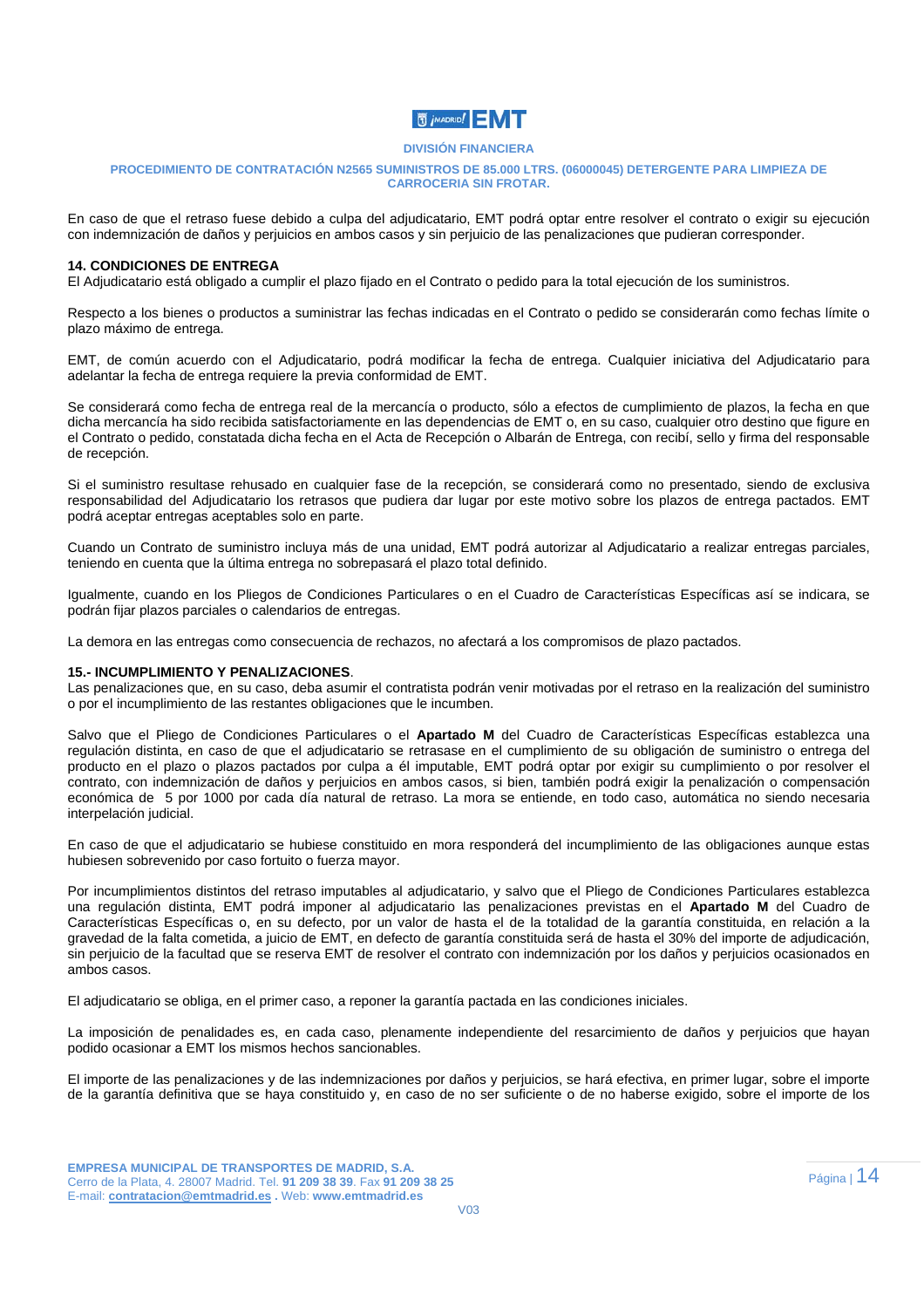

#### **PROCEDIMIENTO DE CONTRATACIÓN N2565 SUMINISTROS DE 85.000 LTRS. (06000045) DETERGENTE PARA LIMPIEZA DE CARROCERIA SIN FROTAR.**

pagos que estuviesen pendientes, sin perjuicio de que si subsisten responsabilidades en exceso, una vez realizadas dichas retenciones pueda reclamarlas EMT en la forma que corresponda.

Las penalidades que se impongan en caso de incumplimiento por el adjudicatario de cualquiera de las obligaciones que le incumben con arreglo al correspondiente contrato, le serán notificadas.

#### **16.- RECEPCIÓN PROVISIONAL Y RECEPCIÓN DEFINITIVA**

El adjudicatario garantizará por el periodo que se especifica en el **Apartado N**, y, en su defecto, por un periodo de dos años, los bienes o productos suministrados, respecto de los defectos o vicios ocultos, y responderá de los daños y perjuicios que los mismos pudieran ocasionar a EMT o a terceros. En caso de que se trate de mercancías embaladas o enfardadas el periodo de garantía comenzará a contar desde su apertura por el personal de la EMT competente, que levantará Acta de Recepción Provisional.

Siempre que las características del suministro o producto lo permitan el acto de recepción provisional se entenderá hecho por la recepción física del bien en las dependencias de EMT, de la que se deberá dejar constancia documental mediante copia del albarán o documento de entrega, y por la posterior conformidad de la Dirección del Área en la correspondiente factura.

Transcurrido el periodo de garantía, si lo hubiere, EMT mostrará su conformidad respecto de los bienes suministrados de dos formas, una tácita, en caso de no haber hecho protesta alguna dentro de plazo, y otra expresa mediante recepción definitiva formalizándose mediante la suscripción de la correspondiente Acta, procediéndose a la devolución de la fianza definitiva.

#### **17.- RECEPCIÓN DE LA MERCANCIA**

La mercancía deberá presentarse debidamente embalada y acompañada del Albarán de Entrega.

Se establecen dos tipos de recepción:

- Recepción en origen.- cuando la mercancía se recepciona por EMT o empresa autorizada en las Dependencias del suministrador.
- Recepción en destino.- Tendrá lugar en las Dependencias de EMT de destino final del material.

En el supuesto de Recepción en origen el Adjudicatario deberá comunicar a EMT la puesta a disposición de la mercancía para su entrega. Dicha puesta a disposición se hará utilizando el documento que a tal efecto indique EMT.

En cada aviso de puesta a disposición no podrán incluirse más que artículos correspondientes a un mismo Pedido y punto de destino.

EMT enviará un agente receptor para que efectúe la recepción cualitativa correspondiente, y se formalice el oportuno Acta.

El Adjudicatario se obliga a poner gratuitamente a disposición del receptor, el personal, máquinas, aparatos, energía y todos los documentos necesarios para el control, no pudiendo exigir indemnización por las materias primas, materiales, productos destinados a la fabricación y artículos terminados que resulten inutilizados durante los ensayos necesarios para efectuar la recepción, o aquellos otros que en la misma hayan sufrido depreciación.

Una de las copias del Acta de Recepción deberá quedar en poder del proveedor. Las recepciones en origen no prejuzgan el resultado que arrojen las definitivas practicadas con el material a su llegada a destino, si se estima necesario.

En caso de Recepción en destino, el acto de recepción por EMT de una entrega no prejuzga la aceptación por ella de la cantidad o calidad de los materiales recibidos, que lo son siempre a resultas de las pruebas y ensayos exigidos. En caso de rechazo será devuelto.

#### **18.- RECHAZOS.**

Los suministros o productos rechazados serán notificados por escrito y puestos a disposición del adjudicatario, quien por su cuenta deberá proceder a su retirada en el punto en que fueron entregados o en el que se encuentren a elección de EMT, en un plazo máximo de 15 días a contar desde la fecha de notificación del rechazo. Si transcurrido ese tiempo el Adjudicatario no ha procedido a la retirada de los materiales, EMT procederá a su devolución a portes debidos. Serán de cuenta del Adjudicatario cuantos gastos se deriven de dicha devolución.

No se admitirán reclamaciones por el tiempo que se tarde en la devolución de los suministros rechazados.

Los Pedidos cuyo suministro sufra rechazo, se considerarán como no cumplimentados.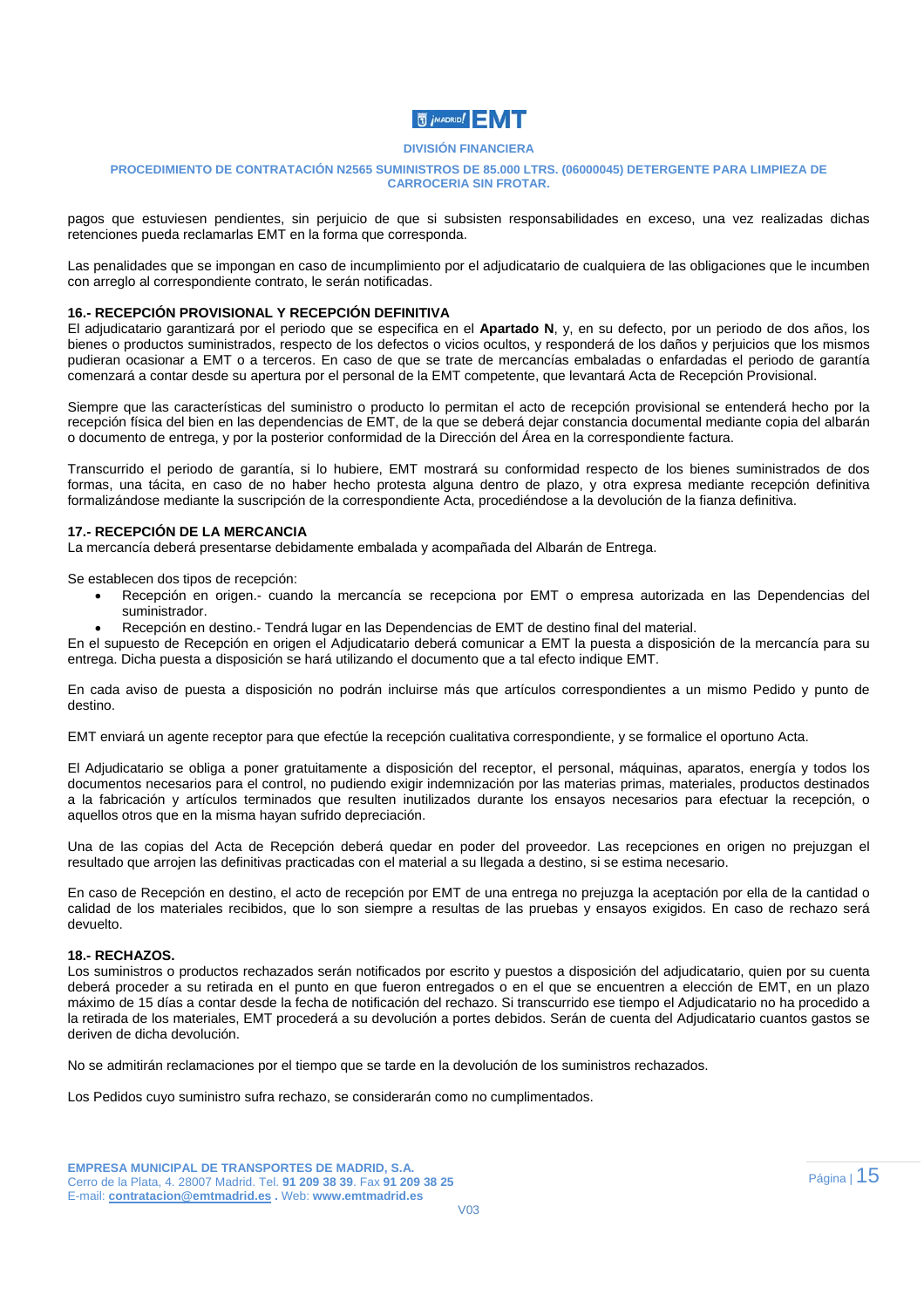

#### **PROCEDIMIENTO DE CONTRATACIÓN N2565 SUMINISTROS DE 85.000 LTRS. (06000045) DETERGENTE PARA LIMPIEZA DE CARROCERIA SIN FROTAR.**

Las mercancías rechazadas deberán ser repuestas por el Adjudicatario si así lo exigiere EMT en un plazo que en ningún caso podrá ser superior, en tiempo, al inicialmente previsto en el Pedido, sin perjuicio de las indemnizaciones y penalidades previstas en el presente Pliego Tipo de Condiciones Generales.

#### **19.- RESPONSABILIDAD Y SEGURO**

El adjudicatario responderá del buen desarrollo de la prestación y de los daños y perjuicios que por las características de los bienes objeto de la prestación pudiesen ocasionar en su suministro, teniendo en cuenta que la puesta a disposición de la EMT tendrá lugar desde el mismo momento en que los bienes se depositen en las instalaciones de EMT, o bien, sean retirados por efectivos de la Empresa en las instalaciones del adjudicatario, y en ambos casos será necesario la firma del albarán de entrega.

Igualmente el contratista será responsable de toda reclamación relativa a la propiedad industrial y comercial de los materiales o bienes suministrados, y deberá indemnizar a EMT de todos los daños que para la misma pudieran derivarse de la interposición de reclamaciones.

El adjudicatario deberá estar en todo momento al corriente de pago de los seguros sociales con su personal, así como de todos los demás seguros obligatorios que deba tener concertados en relación con su personal, pudiendo EMT solicitar en cualquier momento su justificación.

Atendiendo a las características de los bienes suministrados, EMT podrá exigir del adjudicatario que disponga de cobertura de responsabilidad civil frente a terceros, en los que en todo caso está incluía la propia EMT y sus trabajadores, mediante póliza de seguro de responsabilidad civil con capital asegurado no inferior al previsto en el **Apartado Ñ** del Cuadro de Características Específicas.

#### **20.- FACTURACION Y ABONOS**

El importe del suministro se facturará una vez efectuado la totalidad del mismo salvo que el **Apartado O** del Cuadro de Características Específicas o el Pliego de Condiciones Particulares establezca otra forma distinta. Las facturas se acompañarán de toda la documentación adicional señalada en el Pliego de Condiciones Particulares correspondiente al suministro contratado.

Todas las facturas deberán tener los datos identificativos del adjudicatario y de EMT, conforme a los requisitos legales. Así mismo, deberá constar de forma separada el Impuesto sobre el Valor Añadido, el cual será facturado en forma desglosada en cada una de las facturas de conformidad con lo previsto en la Ley Reguladora del IVA y el Reglamento de desarrollo.

El adjudicatario deberá presentar a la EMT factura por triplicado haciendo constar en ella la fecha y el número del contrato, adjuntando a la misma el documento que acredite la entrega del material a EMT, es decir, el Acta de Recepción, albarán o justificante de entrega, con recibí, sello, fecha y firma del Responsable de Recepción.

Las facturas establecidas por el adjudicatario, con los requisitos señalados, serán presentadas en EMT, dentro de los 10 días siguientes a la fecha de las mismas. En caso de que la presentación quede fuera de dicho plazo, deberán ser rectificadas.

#### **21.- PRECIO Y FORMA DE PAGO**

Los precios pactados se consideran fijos y no revisables, salvo en aquellos casos en que la contratación se refiera a suministros periódicos, con formulas de variación de precios dentro del periodo, o cuando otra cosa se establezca en el **Apartado O** del Cuadro de Características específicas o el Pliego de Condiciones Particulares; se entenderá que los precios incluyen los del material objeto de suministro, el del envase, el del embalaje y los gastos hasta la recepción, en consecuencia no se aceptará recargo alguno sobre los precios acordados. Se exceptúa exclusivamente el I.V.A que se repercutirá por el contratista de manera desglosada con arreglo a las disposiciones legales vigentes.

Asimismo estará incluido en el precio los transportes, los medios auxiliares de carga y descarga utilizados y en general todos los gastos de cualquier tipo que puedan presentarse hasta la entrega de la mercancía por el adjudicatario.

Salvo que en la documentación contractual, en el Apartado P del Cuadro de Características Específicas o en el Pliego de Condiciones Particulares se establezca otra cosa, EMT abonará las facturas a los CIENTO OCHENTA (180) DIAS de la fecha de su recepción y aprobación.

El pago de la factura estará condicionado al cumplimiento por el adjudicatario de las normas establecidas por EMT sobre el control de calidad de materiales y equipos suministrados. Dicho pago no supone que EMT considere renuncie a los derechos contractuales que puedan corresponderle frente al adjudicatario, reservándose expresamente su ejercicio, sin perjuicio del pago efectuado.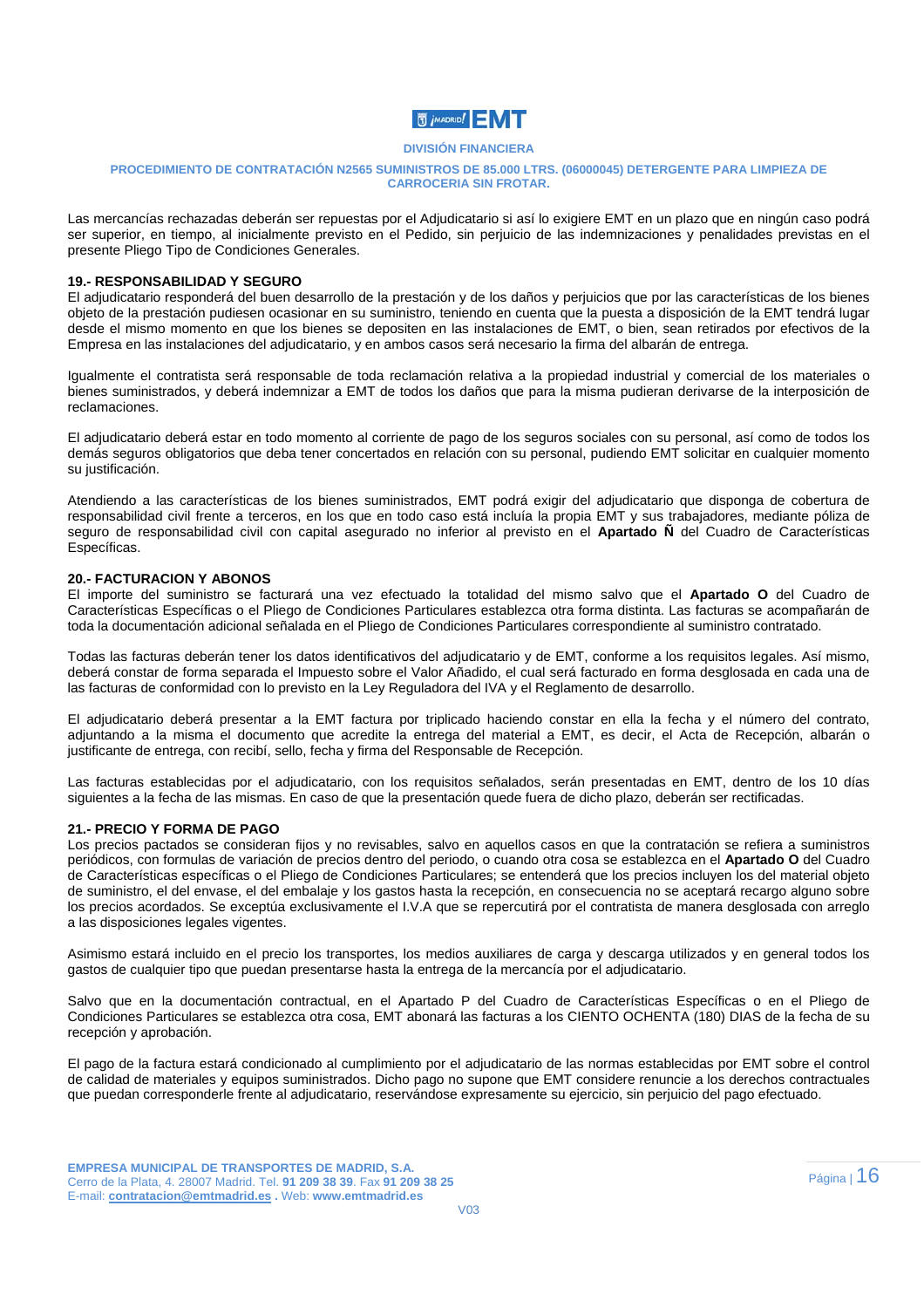

#### **PROCEDIMIENTO DE CONTRATACIÓN N2565 SUMINISTROS DE 85.000 LTRS. (06000045) DETERGENTE PARA LIMPIEZA DE CARROCERIA SIN FROTAR.**

#### **22.- LIQUIDACIÓN Y LIQUIDACIÓN POR RESCISIÓN/RESOLUCIÓN**

En el caso de extinción normal del contrato, y salvo que otra cosa resulte de las características específicas del contrato, dentro de los tres meses siguientes a la terminación del plazo de prestación del servicio, el adjudicatario enviará factura de liquidación a EMT. De dicha liquidación final la EMT tendrá derecho a retener la cuantía económica que estime suficiente en concepto de penalizaciones o indemnizaciones.

En caso de extinción por resolución el régimen de liquidación variará en función de si la causa de rescisión/resolución es imputable o no al adjudicatario:

- A) Si por cualquier causa ajena al adjudicatario hubiera necesidad de rescindir o resolver el contrato se le abonarán, a éste, los bienes objeto de suministro que sean de recibo, si bien EMT se reserva, en todo caso, el derecho a renunciar al cumplimiento parcial debiendo restituirse las partes lo que hubiese sido entregado en virtud del contrato siempre que sea posible. Cuando por la naturaleza de los bienes suministrados existan bienes cuya restitución no sea posible, EMT podrá abonar al adjudicatario la cantidad fijada de común acuerdo en concepto de indemnización.
- B) Cuando la rescisión del contrato fuese debido a causa imputable al adjudicatario EMT no estará obligada a abonar el precio por los bienes suministrados que se destinará a cubrir la indemnización por los daños y perjuicios y las penalizaciones previstas en el Pliego de Condiciones Técnicas Particulares o, en su caso, en el **Apartado M** del Cuadro de Características Específicas, y, en caso de ser insuficientes, podrá reclamarlas donde corresponda.

#### **23.- IMPUESTOS Y GASTOS**

El importe de los impuestos y/o de las tasas de todo tipo que se deriven de la adjudicación, excepto el IVA que necesariamente habrá de reflejarse en factura, serán a cargo del adjudicatario.

Del mismo modo, todos los gastos que se causen derivados de la convocatoria o de su adjudicación, como los anuncios publicados, gastos de formalización del contrato o cualquier otro, serán a cargo del adjudicatario.

#### **24.- CESION Y SUBCONTRATACION**

El adjudicatario será el único responsable de cumplir la prestación que le corresponda como consecuencia de la adjudicación, no pudiendo ceder el contrato, ni los créditos o derechos de cobro frente a EMT ni subcontratar total o parcialmente salvo aprobación previa, expresa y por escrito de EMT, o salvo que así se haya hecho constar en la oferta y haya sido aceptado en la Carta de Adjudicación. El Pliego de Condiciones Particulares podrá establecer, también, que determinados suministros puedan subcontratarse.

En cualquier caso la subcontratación se regirá por las siguientes reglas:

- Los subcontratistas quedarán obligados sólo ante el contratista principal, que asumirá la total responsabilidad de la ejecución del contrato frente a EMT, con arreglo a las prescripciones del alcance y términos del contrato.
- Estarán capacitados tanto económica, técnica y profesionalmente para la realización de los suministros que se les subcontrate.
- El subcontratista tendrá las mismas limitaciones que el contratista en lo que a incompatibilidades se refiere.
- El contratista global deberá comprobar que sus subcontratistas no se encuentren en una situación de insolvencia o intervención judicial, verificando también que se hallen al corriente en el cumplimiento de sus obligaciones tributarias o de Seguridad Social.
- El contratista se obliga a abonar a los subcontratistas y suministradores el pago del precio pactado con unos y otros, en los plazos y condiciones que se contemplen. EMT podrá requerir al contratista todos los comprobantes y justificantes que estime oportunos.
- EMT quedará exonerada de cualquier responsabilidad que se desprenda de los acuerdos particulares entre contratista y subcontratistas.
- En el supuesto caso de que los subcontratistas no cumplan los requisitos establecidos, EMT podrá exigir al adjudicatario que asuma directamente la prestación del servicio o por subcontratistas diferentes de los primeros.

#### **25.- DOMICILIO DEL ADJUDICATARIO**

El adjudicatario deberá designar un domicilio en Madrid-Capital para recibir la correspondencia y notificaciones que, en relación con la adjudicación, pueda generarse.

#### **26.- AUTORIZACIONES ADMINISTRATIVAS**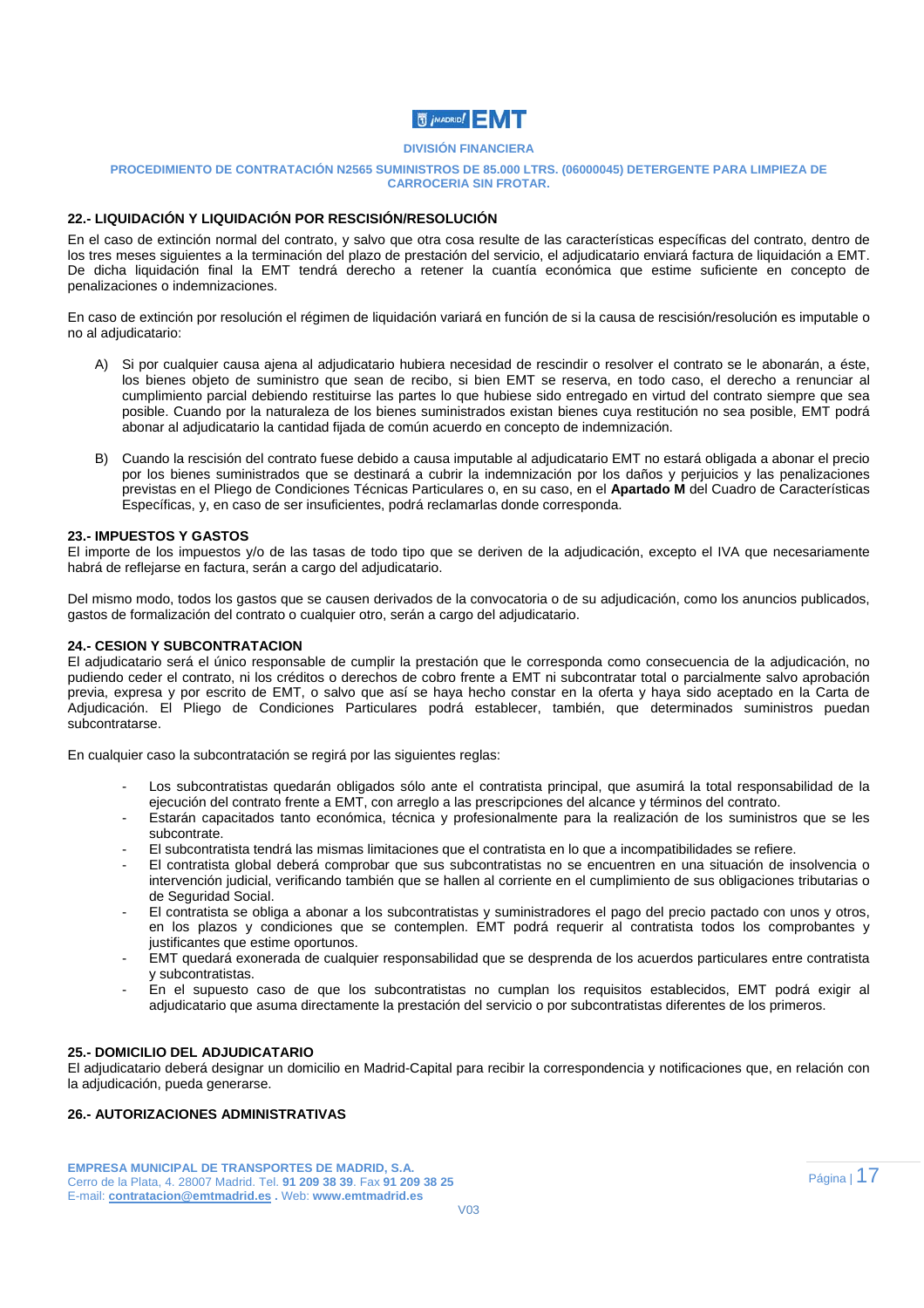

#### **PROCEDIMIENTO DE CONTRATACIÓN N2565 SUMINISTROS DE 85.000 LTRS. (06000045) DETERGENTE PARA LIMPIEZA DE CARROCERIA SIN FROTAR.**

El adjudicatario deberá disponer de las autorizaciones administrativas necesarias para el suministro de los bienes, en caso de que no pudiese obtener alguna de las referidas autorizaciones por causa a él imputable, EMT podrá resolver el contrato sin previo aviso.

#### **27.- PROHIBICION DE UTILIZAR LA IMAGEN DE EMT**

El adjudicatario no podrá servirse de sus relaciones contractuales con la EMT en su correspondencia con terceros o en cualquier otro documento publicado o emitido por radio, televisión o Internet con fines publicitarios o comerciales, ni utilizar vistas interiores o exteriores de los edificios de la EMT con los mismos fines sin la autorización previa, expresa y por escrito de EMT.

#### **28.- DERECHOS DE PROPIEDAD INDUSTRIAL E INTELECTUAL**

Se entenderá que EMT es la dueña de los productos que, en su caso, se elaboren por el adjudicatario como consecuencia del contrato adjudicado. El adjudicatario será el responsable exclusivo respecto de aquellas acciones que se ejerciten como consecuencia de la utilización de derechos de propiedad industrial o intelectual respecto de los bienes suministrados, y responderá frente a EMT de todos los daños y perjuicios que se deriven de su ejercicio.

#### **29.- FUERO Y ARBITRAJE**

El adjudicatario, renunciando al fuero que pudiera corresponderle, se somete expresamente a la jurisdicción de los Juzgados y Tribunales de Madrid Capital, para resolver cuantas cuestiones pudieran suscitarse en la interpretación o aplicación de los compromisos contenidos en las presentes bases, y de aquellas a las que diera lugar la adjudicación del concurso.

Las partes podrán someter sus diferencias o controversias a arbitraje de derecho o de equidad. En caso de someterse a arbitraje, se planteará ante la Corte Arbitral de la Asociación Española de Arbitraje, de la Cámara de Comercio o Industria de Madrid, del Ilustre Colegio de Abogados de Madrid u otra corte arbitral de reconocido prestigio.

#### **30.- MODELOS**

La oferta deberá ajustarse a los siguientes modelos que, en caso de ser exigible, se acompañarán al presente Pliego como anexos

- Modelo de Proposición Económica
- Modelo de Aval y Seguro de Caución para Fianza Provisional
- Modelo de Aval y Seguro de Caución para Fianza Definitiva
- Modelo de Plan de Prevención de Riesgos Laborales y Coordinación de Actividades Empresariales.

El Modelo de Aval y Seguro de Caución para la fianza provisional y para la definitiva solo se anexara en caso de exigirse fianza, tanto provisional como definitiva. Los Pliegos de Condiciones Técnicas particulares podrán modificar el contenido del Modelo de Proposición Económica.

#### **31.- PLIEGO DE CONDICIONES PARTICULARES Y DE PRESCRIPCIONES TÉCNICAS PARTICULARES**

Los Pliegos de Condiciones Particulares, tanto administrativas como técnicas, desarrollarán las particularidades de cada procedimiento de contratación, pudiendo modificar lo que en este Pliego General se establece, salvo que en el mismo se prohíba tal modificación, o salvo que tal modificación se oponga a lo dispuesto en la normativa general, o en la de la propia empresa, reguladora de la contratación.

#### **32.- CONFIDENCIALIDAD**

El adjudicatario queda expresamente obligado a mantener absoluta confidencialidad y reserva sobre cualquier dato, -de cualquier clase que sea-, de EMT que pudiera conocer con ocasión del cumplimiento del contrato, especialmente los de carácter personal, no pudiendo realizar tratamiento alguno de estos últimos, los que, a título de ejemplo, no podrá copiar o utilizar con fin distinto al que figura en este Pliego/contrato, ni tampoco ceder a otros ni siquiera a efectos de conservación. Sin embargo, deberá facilitar a EMT los datos personales de los trabajadores del contratista que vayan a prestar servicio en las dependencias de EMT, a fin de garantizar el debido cumplimiento de las recíprocas obligaciones derivadas de la adjudicación y/o del contrato, y entre ellas especialmente el control del cumplimiento de las obligaciones laborales y de Seguridad social, así como las de seguridad de los centros y dependencias de EMT, siendo obligación del contratista advertir a sus trabajadores de la entrega de dichos datos a EMT, de su incorporación a un fichero, si EMT así lo verifica, del tratamiento que EMT dará a dichos datos, así como de la existencia de los derechos de acceso, rectificación y cancelación, que deberán ejercer ante el Responsable del Fichero, calle del Cerro de la Plata nº 4.

A tal fin, y conforme al Real Decreto 1720/2007, de 21 de diciembre, por el que se aprueba el Reglamento de desarrollo de la Ley Orgánica 15/1999, de 13 de diciembre, de protección de datos de carácter personal., el oferente deberá acompañar anexa a su oferta, Memoria Descriptiva de las medidas de seguridad que se adoptarán para asegurar la disponibilidad, confidencialidad e integridad de los datos manejados y de la documentación facilitada. Asimismo, incluirá en su oferta la designación de la persona o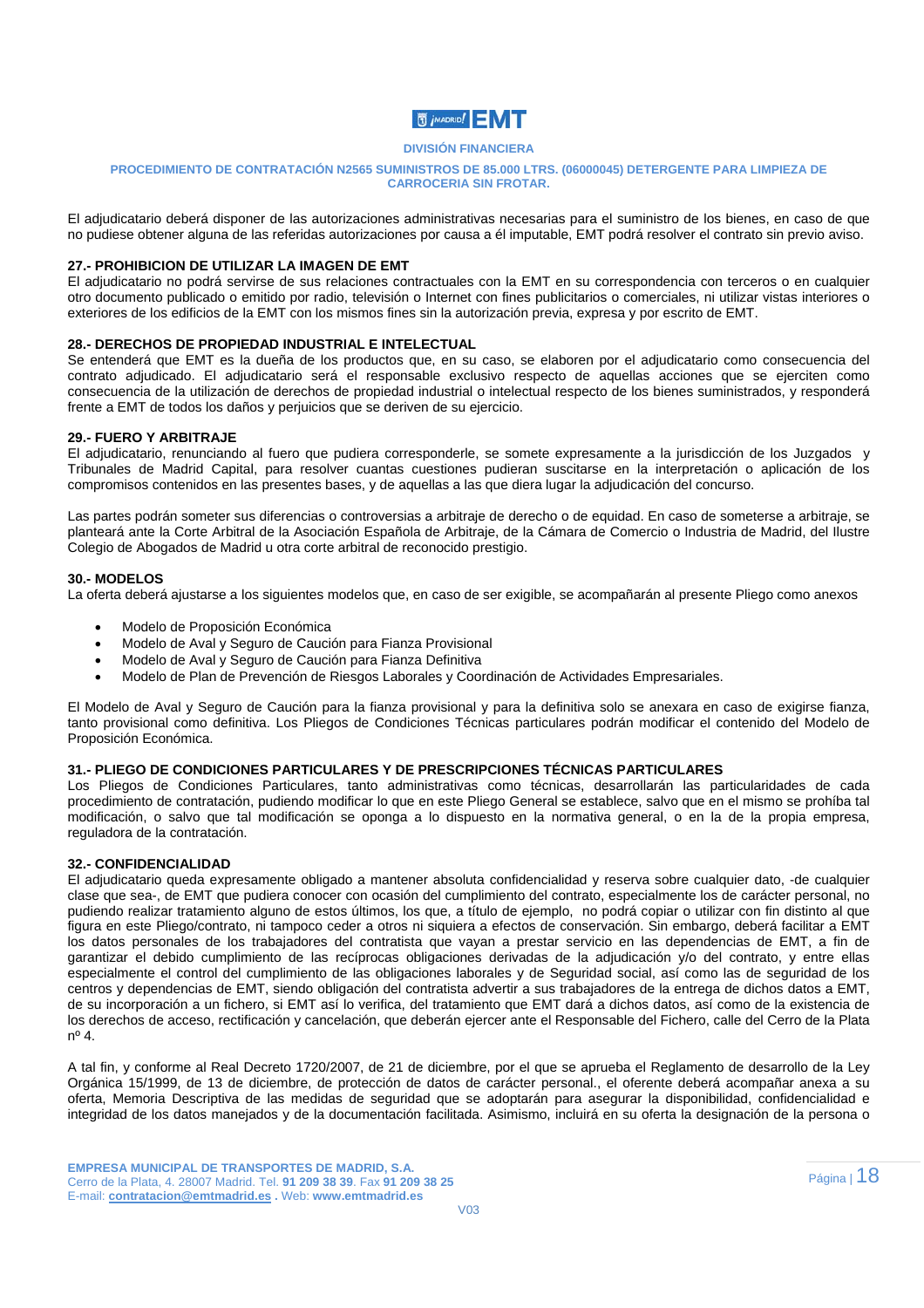

#### **PROCEDIMIENTO DE CONTRATACIÓN N2565 SUMINISTROS DE 85.000 LTRS. (06000045) DETERGENTE PARA LIMPIEZA DE CARROCERIA SIN FROTAR.**

personas que, sin perjuicio de la responsabilidad propia de la empresa, están autorizadas para mantener las relaciones con EMT a efectos del uso correcto del material y de la información a manejar.

#### **33.- OBRAS O SERVICIOS COMPLEMENTARIOS**

Cuando el contrato implique la realización de alguna obra para el montaje de los materiales o bienes suministrados o la prestación de determinados servicios será de aplicación lo establecido en el Pliego de Condiciones Generales de Contratación aprobado por la EMT para el contrato de Obras y de Servicios respectivamente. En todo caso el contrato tendrá la condición que resulte de la prestación económicamente más importante.

#### **34. ERRORES MATERIALES TIPOGRÁFICOS O DE REDACCIÓN**

Los errores materiales tipográficos o de redacción que puedan manifestarse en el presente Pliego, en el Cuadro de Características Específicas, o en el Pliego de Condiciones Particulares podrán ser subsanadas por EMT bien por sí misma o a instancia de cualquiera de los licitadores antes de la apertura de la oferta económica, en cuyo caso, EMT, notificará a los futuros licitadores de las oportunas correcciones pudiendo conceder a los mismos un nuevo plazo, variable, en función de la entidad del error. En caso de que los errores se hubiesen manifestado con posterioridad a la apertura de la oferta económica EMT podrá iniciar, en función de la entidad del error, un trámite destinado a subsanar los errores advertidos notificándolo a todos los licitadores y adoptando todas las medidas necesarias con el objeto de garantizar los principios de transparencia y de igualdad de trato.

#### **35. BAJAS TEMERARIAS O DESPROPORCIONADAS.**

Cuando el valor de una oferta pueda ser desproporcionada o anormal EMT podrá dar audiencia al licitador que la haya presentado para que justifique la valoración de la oferta y precise las condiciones de la misma, EMT se reservará el derecho a rechazar la oferta salvo que la misma sea anormalmente baja debido a que el licitador haya obtenido una ayuda de la Administración Estatal, Autonómica o Local o proveniente de la Unión Europea, por el contrario EMT podrá rechazarla en caso de que tal ayuda se haya concedido contraviniendo las disposiciones comunitarias o nacionales en materia de subvenciones y ayudas públicas. Tratándose de Procedimientos de Contratación sometidos a la Ley 31/2007, de 30 de octubre, sobre procedimientos de contratación en los sectores del agua, la energía, los transportes y los servicios postales, se estará a lo dispuesto en el artículo 82 del mismo Texto Legal.

Una oferta podrá entenderse como temeraria o desproporcionada de acuerdo con las siguientes reglas y siempre que la oferta sea inferior a:

- 25 unidades porcentuales del presupuesto base de licitación cuando concurra un solo licitador.
- 20 unidades porcentuales respecto de la otra oferta cuando concurran dos licitadores.
- 10 unidades porcentuales respecto de la media aritmética de las ofertas presentadas cuando concurran tres licitadores, si bien, será excluido del cómputo la oferta de cuantía mas elevada si excediese en mas de 10 unidades porcentuales a la referida media.
- 10 unidades porcentuales respecto de la media aritmética de las ofertas presentadas cuando concurran cuatro o mas licitadores, si bien, en caso de que concurran licitadores cuyas ofertas sean superiores en mas de 10 unidades porcentuales de la referida media se procederá al calculo de una nueva media excluyendo del computo a los licitadores que se encuentren en aquella situación, sin embargo si el número de licitadores fuese inferior a tres la media se calculará respecto de las tres ofertas de menor cuantía.

EMT se reserva el derecho a reducir los porcentajes establecidos anteriormente en el Pliego de Condiciones Particulares o en el Cuadro de Características Específicas.

#### **36. GLOSARIO**

En el **Apartado P** del Cuadro de Características Específicas se incluirá un Glosario de los conceptos del Pliego o de la documentación que puedan resultar oscuros.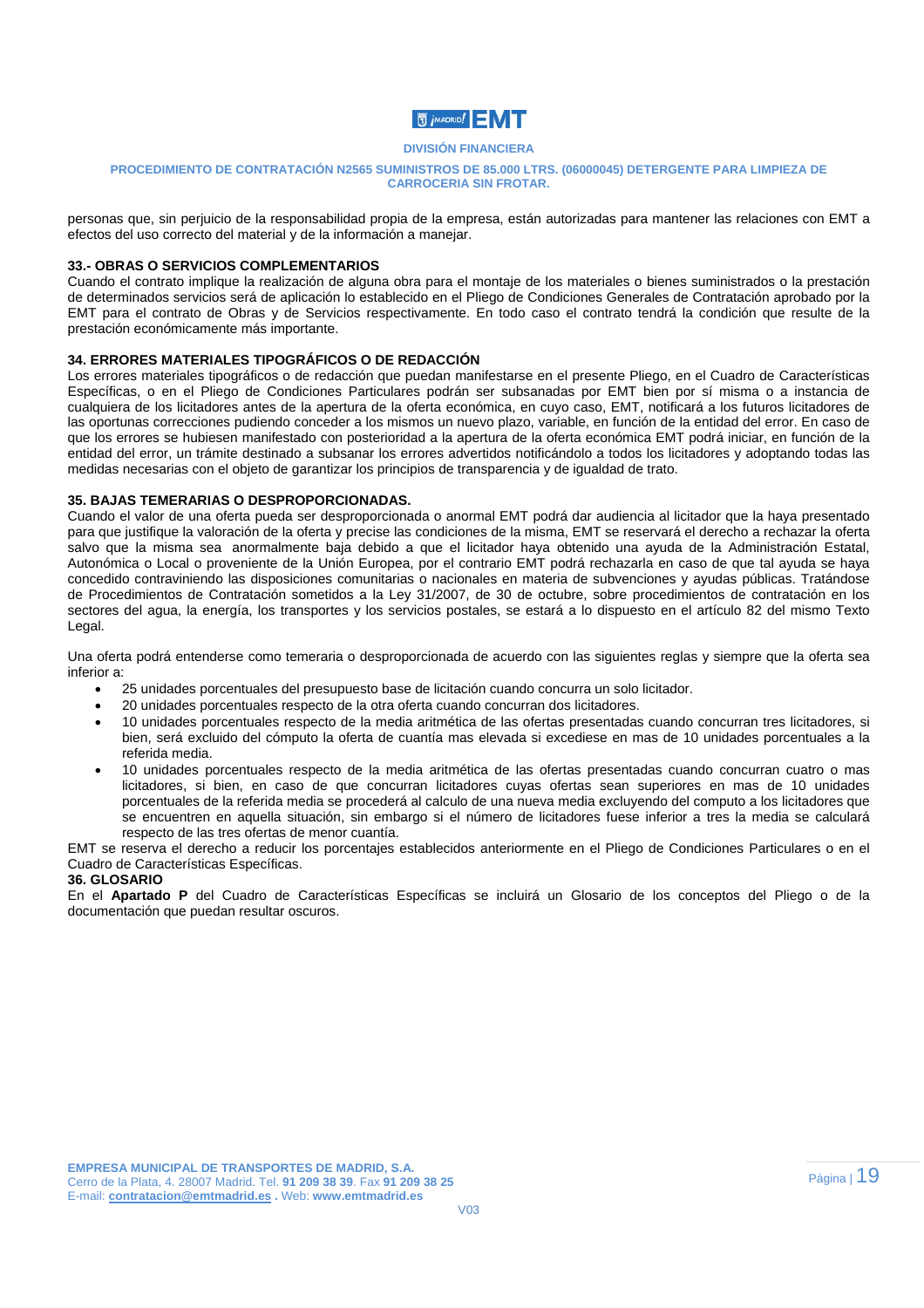

**PROCEDIMIENTO DE CONTRATACIÓN N2565 SUMINISTROS DE 85.000 LTRS. (06000045) DETERGENTE PARA LIMPIEZA DE CARROCERIA SIN FROTAR.** 

# **ANEXO I**

## **CUADRO DE CARACTERISTICAS ESPECÍFICAS**

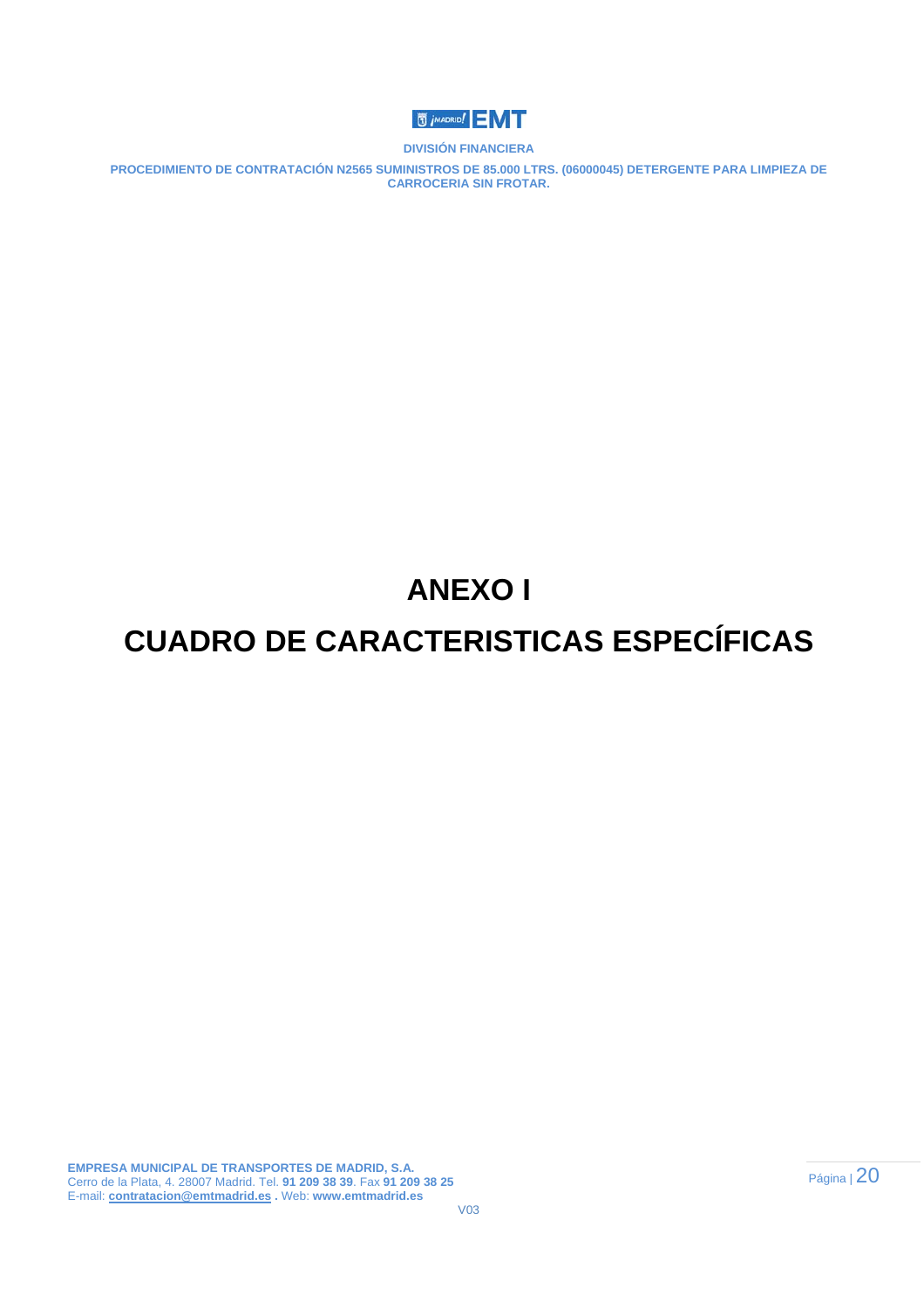## **U** *j* MADRID!

#### **DIVISIÓN FINANCIERA**

#### **PROCEDIMIENTO DE CONTRATACIÓN N2565 SUMINISTROS DE 85.000 LTRS. (06000045) DETERGENTE PARA LIMPIEZA DE CARROCERIA SIN FROTAR.**

#### **ANEXO I: CUADRO DE CARACTERISTICAS ESPECÍFICAS**

| <b>APARTADO A</b> |                 | <b>OBJETO DEL CONTRATO</b>                                                                                                                                                                                                                                                                                                                                                                                                                                                                                                                                                                                                                                                                                                                                                                                                                                                      |
|-------------------|-----------------|---------------------------------------------------------------------------------------------------------------------------------------------------------------------------------------------------------------------------------------------------------------------------------------------------------------------------------------------------------------------------------------------------------------------------------------------------------------------------------------------------------------------------------------------------------------------------------------------------------------------------------------------------------------------------------------------------------------------------------------------------------------------------------------------------------------------------------------------------------------------------------|
|                   |                 | Suministro de 85.000 Ltrs. (06000045) detergente para limpieza de carrocería sin frotar.                                                                                                                                                                                                                                                                                                                                                                                                                                                                                                                                                                                                                                                                                                                                                                                        |
| <b>APARTADO B</b> |                 | <b>CARACTERISTICAS TECNICAS DEL SUMINISTRO</b>                                                                                                                                                                                                                                                                                                                                                                                                                                                                                                                                                                                                                                                                                                                                                                                                                                  |
|                   |                 | Las características técnicas del suministro son las especificadas en el condicionado del Pliego de<br>Condiciones Particulares del presente Procedimiento de Contratación.                                                                                                                                                                                                                                                                                                                                                                                                                                                                                                                                                                                                                                                                                                      |
| <b>APARTADO C</b> |                 | RÉGIMEN NORMATIVO DEL PROCEDIMIENTO DE CONTRATACIÓN.                                                                                                                                                                                                                                                                                                                                                                                                                                                                                                                                                                                                                                                                                                                                                                                                                            |
|                   |                 | El régimen jurídico del procedimiento de contratación y del contrato que derive de aquel es de derecho<br>privado y se regirá por lo dispuesto en las Instrucciones de Contratación de la Empresa Municipal de<br>Transportes de Madrid, S.A. (EMT) publicadas en la página WEB, www.emtmadrid.es (perfil del<br>contratante), por las disposiciones comunes de la ley 30/2007, de 30 de octubre, de Contratos del Sector<br>Público, en la medida que, de acuerdo con la Disposición Adicional 11ª de dicha Ley y la Disposición<br>Adicional 4ª de la Ley 31/2007, sean de aplicación a las sociedades mercantiles de propiedad<br>íntegramente municipal que, por pertenecer a uno de los sectores que regula, están sujetas con carácter<br>general a ésta última Ley, sin que, sea aplicable el régimen establecido para los contratos sujetos a<br>regulación armonizada. |
| <b>APARTADO D</b> |                 | <b>CLASIFICACIÓN</b>                                                                                                                                                                                                                                                                                                                                                                                                                                                                                                                                                                                                                                                                                                                                                                                                                                                            |
|                   |                 | No se exige.<br>El licitador que acredite estar inscrito el Registro de Proveedores PROTRANS, estará dispensado de la<br>presentación de los documentos administrativos que se exigen en el Pliego de Condiciones Generales                                                                                                                                                                                                                                                                                                                                                                                                                                                                                                                                                                                                                                                     |
|                   |                 | para ser admitido en dicho registro, si bien, en todo caso, se deberá presentar el original o copia<br>testimoniada por notario o debidamente autenticada del DNI del representante de la persona jurídica, su<br>poder de representación y una copia del Pliego de Condiciones Generales y del Presente Cuadro de<br>Características específicas firmada en todos sus páginas.                                                                                                                                                                                                                                                                                                                                                                                                                                                                                                 |
| <b>APARTADO E</b> |                 | <b>PUBLICIDAD DEL PROCEDIMIENTO</b>                                                                                                                                                                                                                                                                                                                                                                                                                                                                                                                                                                                                                                                                                                                                                                                                                                             |
|                   |                 | El presente Procedimiento de Contratación será publicado en la página WEB de la EMT (perfil del<br>contratante).                                                                                                                                                                                                                                                                                                                                                                                                                                                                                                                                                                                                                                                                                                                                                                |
| <b>APARTADO F</b> |                 | PLAZO DE PRESENTACIÓN DE OFERTAS                                                                                                                                                                                                                                                                                                                                                                                                                                                                                                                                                                                                                                                                                                                                                                                                                                                |
|                   |                 | Los licitadores solicitarán la documentación para participar en el procedimiento en el Departamento de<br>Coordinación de la Contratación de la Dirección Adjunta a la Gerencia de EMT, calle Cerro de la Plata,<br>4, teléfono 91 209 38 39, fax 91 209 38 25, correo electrónico: contratacion@emtmadrid.es, ante el que<br>también se presentarán las consultas que se realicen durante el plazo de presentación de ofertas.                                                                                                                                                                                                                                                                                                                                                                                                                                                 |
|                   |                 | Las ofertas se presentarán en el plazo de 22 días naturales desde la fecha de publicación del anuncio<br>de convocatoria en la página WEB de la EMT.                                                                                                                                                                                                                                                                                                                                                                                                                                                                                                                                                                                                                                                                                                                            |
|                   | <b>APARTADO</b> | DOCUMENTACIÓN ADICIONAL (ADMINISTRATIVA)                                                                                                                                                                                                                                                                                                                                                                                                                                                                                                                                                                                                                                                                                                                                                                                                                                        |
|                   | G.1             | No se exige documentación administrativa adicional a la exigida en el Pliego de Condiciones Generales.                                                                                                                                                                                                                                                                                                                                                                                                                                                                                                                                                                                                                                                                                                                                                                          |
|                   |                 |                                                                                                                                                                                                                                                                                                                                                                                                                                                                                                                                                                                                                                                                                                                                                                                                                                                                                 |
| ż                 |                 |                                                                                                                                                                                                                                                                                                                                                                                                                                                                                                                                                                                                                                                                                                                                                                                                                                                                                 |
|                   | <b>APARTADO</b> | SOLVENCIA TÉCNICA (TECNICA)                                                                                                                                                                                                                                                                                                                                                                                                                                                                                                                                                                                                                                                                                                                                                                                                                                                     |
| SOBRE             | G.2             | Los licitadores que deseen participar en el presente procedimiento deberán acreditar la suficiente<br>solvencia técnica aportando junto con la documentación que se especifique en el Pliego de Condiciones<br>Generales, al menos dos certificados de buena ejecución de fecha reciente y en ningún caso anterior al<br>1 de septiembre de 2008. La referida documentación deberá introducirse en el sobre número 1<br>(documentación administrativa).                                                                                                                                                                                                                                                                                                                                                                                                                         |
|                   |                 |                                                                                                                                                                                                                                                                                                                                                                                                                                                                                                                                                                                                                                                                                                                                                                                                                                                                                 |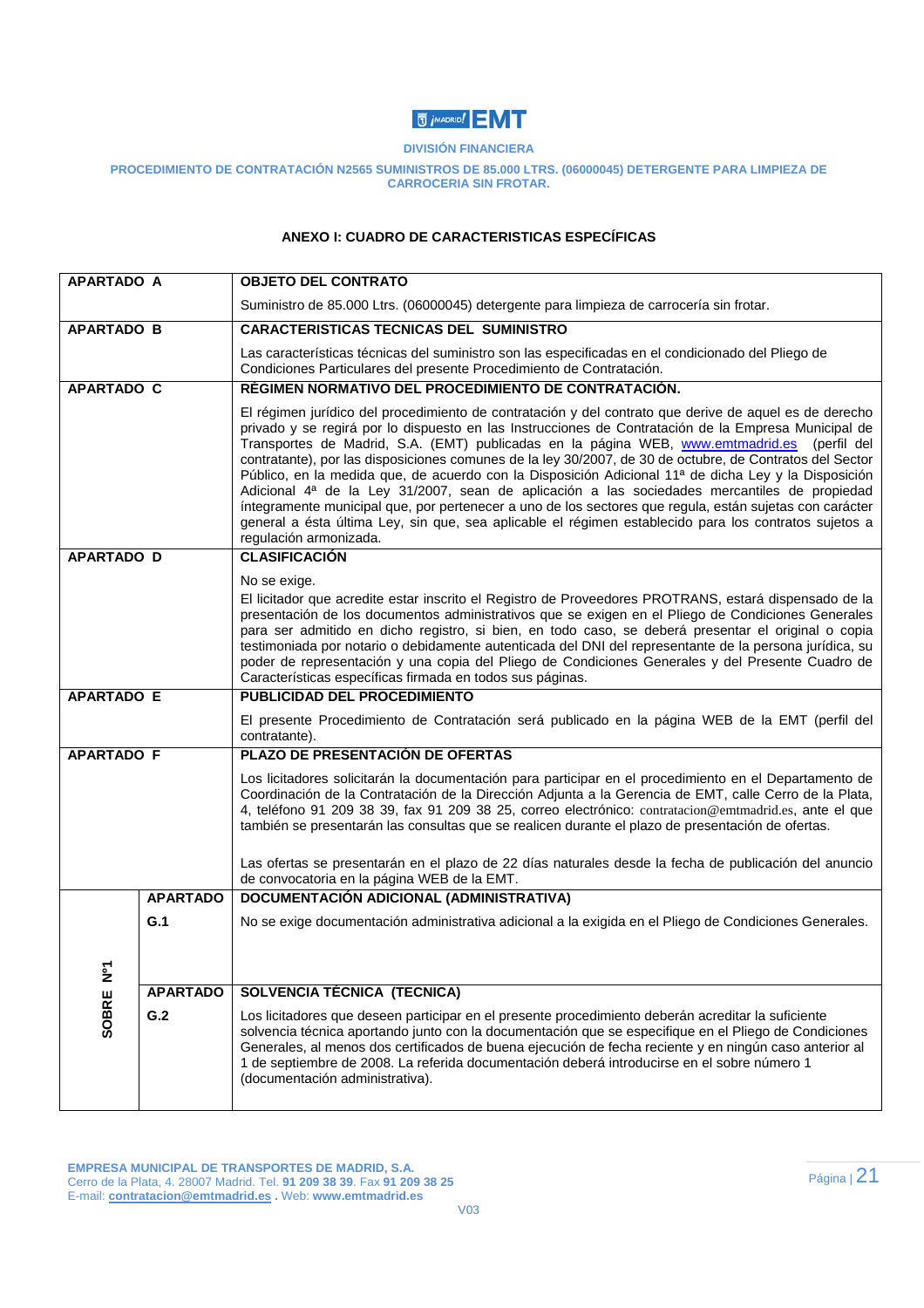## **U** *i* MADRID!

#### **DIVISIÓN FINANCIERA**

#### **PROCEDIMIENTO DE CONTRATACIÓN N2565 SUMINISTROS DE 85.000 LTRS. (06000045) DETERGENTE PARA LIMPIEZA DE CARROCERIA SIN FROTAR.**

|                   | <b>APARTADO</b> | <b>SOLVENCIA ECONÓMICA</b>                                                                                                                                                                                                                                                                                                                                                                                                                                      |
|-------------------|-----------------|-----------------------------------------------------------------------------------------------------------------------------------------------------------------------------------------------------------------------------------------------------------------------------------------------------------------------------------------------------------------------------------------------------------------------------------------------------------------|
|                   | G.3             | Los licitadores que deseen participar en el presente procedimiento deberán acreditar la suficiente<br>solvencia económica aportando junto con la documentación que se especifique en el Pliego de<br>Condiciones Generales, las últimas cuentas anuales o libros legalizados, en su caso. La referida<br>documentación deberá introducirse en el sobre número 1 (documentación administrativa).                                                                 |
|                   | <b>APARTADO</b> | DOCUMENTACIÓN ECONÓMICA Y TÉCNICA ADICIONAL. PLAZO DE VALIDEZ DE LAS OFERTAS                                                                                                                                                                                                                                                                                                                                                                                    |
| SOBRE Nº2         | G.4             | El licitador deberá presentar su oferta ajustándose al modelo de proposición económica que se adjunta<br>al Pliego de Condiciones Generales como anexo 2.                                                                                                                                                                                                                                                                                                       |
| <b>APARTADO H</b> |                 | <b>GARANTÍA PROVISIONAL</b>                                                                                                                                                                                                                                                                                                                                                                                                                                     |
|                   |                 | No se exige                                                                                                                                                                                                                                                                                                                                                                                                                                                     |
| <b>APARTADO I</b> |                 | <b>CRITERIOS DE ADJUDICACIÓN</b>                                                                                                                                                                                                                                                                                                                                                                                                                                |
|                   |                 | El procedimiento de contratación será abierto y la forma de adjudicación la oferta económicamente más<br>ventajosa en su conjunto. Las ofertas se valorarán de 0 a 100 puntos, teniendo en cuenta los siguientes<br>criterios:                                                                                                                                                                                                                                  |
|                   |                 | Mejor precio (50 puntos): Una vez homogeneizadas las propuestas económicas, se dará la máxima<br>puntuación de cincuenta puntos (50 puntos) a la oferta económica de precio mas bajo, disminuyendo<br>linealmente hasta la media aritmética de las propuestas económicas que tendrá un valor de veinticinco<br>puntos (25 puntos). A partir de este valor decrecerá linealmente hasta la oferta económica de mayor<br>precio que valdrá cero puntos (0 puntos). |
|                   |                 | Plazo de entrega y grado de cumplimiento de lo ofertado (15 puntos): Se dará la máxima<br>puntuación de quince puntos (15 puntos) a la oferta que se comprometa a suministrarlo en un plazo<br>inferior a 5 días hábiles desde la recepción del pedido. A partir de este valor la puntuación decrecerá<br>linealmente hasta la oferta que se comprometa a suministrarlo en un plazo superior de 5 días hábiles,<br>que valdrá cero puntos (0 puntos).           |
|                   |                 | Calidad (35 puntos): Se dará la máxima puntuación de treinta y cinco puntos (35 puntos) a la oferta que<br>a juicio de EMT cumpliendo con toda las características técnicas y de calidad exigidos (homologación<br>positiva) y cero puntos (0 puntos) a las de peor calidad, siempre que cumpla el mínimo exigido,<br>excluyendo el resto.                                                                                                                      |
| <b>APARTADO J</b> |                 | <b>GARANTÍA DEFINITIVA Y PLAZO PARA SU CONSTITUCIÓN</b>                                                                                                                                                                                                                                                                                                                                                                                                         |
|                   |                 | No se exige                                                                                                                                                                                                                                                                                                                                                                                                                                                     |
| <b>APARTADO K</b> |                 | PRESUPUESTO BASE DE LICITACIÓN                                                                                                                                                                                                                                                                                                                                                                                                                                  |
|                   |                 | El presupuesto base de licitación se estima en 54.000,00€ (IVA excluido).                                                                                                                                                                                                                                                                                                                                                                                       |
| <b>APARTADO L</b> |                 | <b>DURACIÓN DEL CONTRATO</b>                                                                                                                                                                                                                                                                                                                                                                                                                                    |
|                   |                 | El contrato tendrá una duración de DOCE MESES, contado a partir de la fecha de recepción de la carta<br>de adjudicación del contrato, o bien, se alcance el límite del importe adquirido. Una vez alcanzado<br>cualquiera de las dos opciones se extinguirá sin posibilidad de prórroga.                                                                                                                                                                        |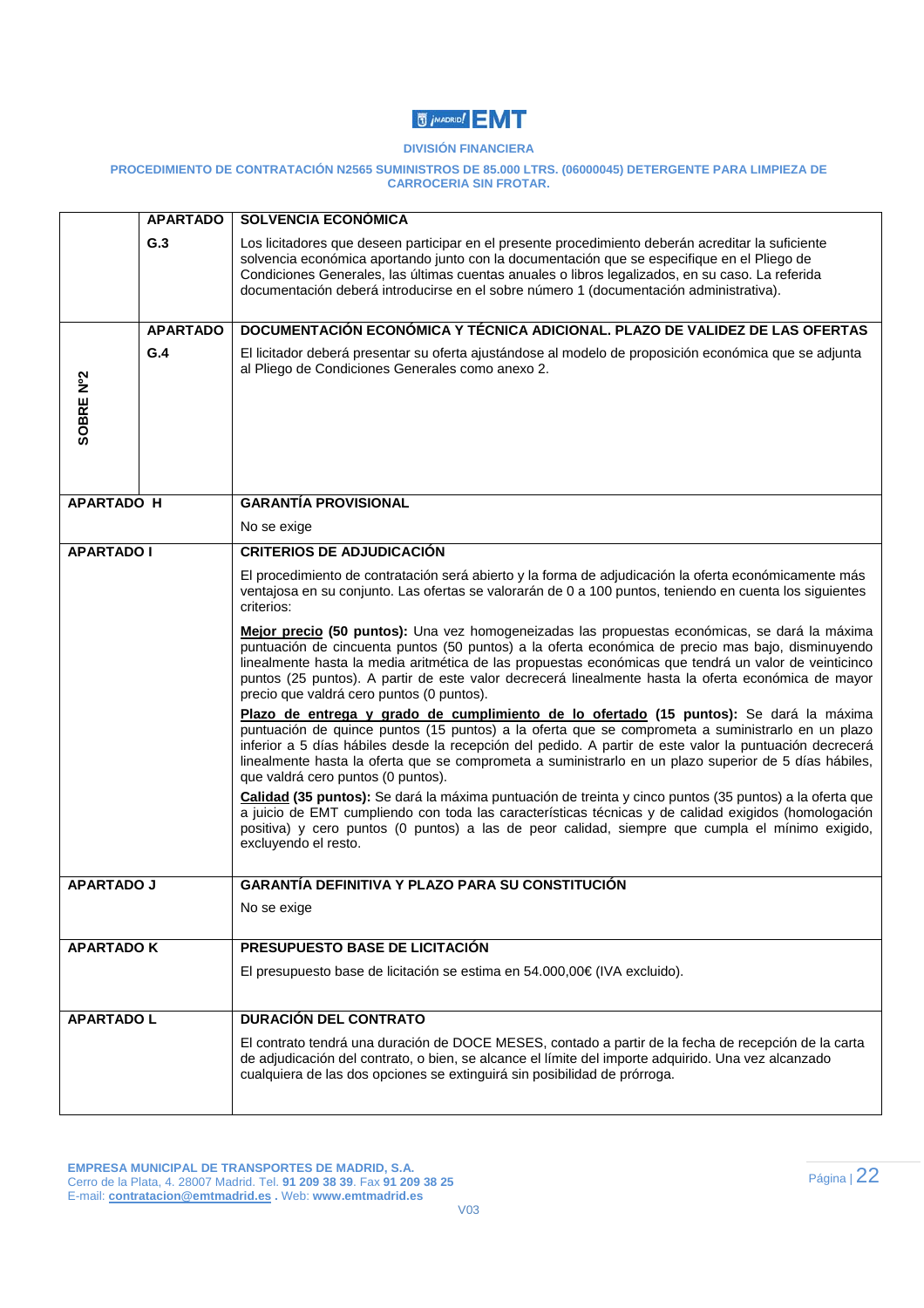## **U** *i* MADRID!

#### **DIVISIÓN FINANCIERA**

#### **PROCEDIMIENTO DE CONTRATACIÓN N2565 SUMINISTROS DE 85.000 LTRS. (06000045) DETERGENTE PARA LIMPIEZA DE CARROCERIA SIN FROTAR.**

| <b>APARTADO M</b> | <b>PENALIZACIONES</b>                                                                                                                                                                                                                                                                                                                                                                                                                                                                                                                                                                                                                                                                                                                                                                                                                                                                                                                                                                                                                                                                                                                                                                                                                                                                                       |
|-------------------|-------------------------------------------------------------------------------------------------------------------------------------------------------------------------------------------------------------------------------------------------------------------------------------------------------------------------------------------------------------------------------------------------------------------------------------------------------------------------------------------------------------------------------------------------------------------------------------------------------------------------------------------------------------------------------------------------------------------------------------------------------------------------------------------------------------------------------------------------------------------------------------------------------------------------------------------------------------------------------------------------------------------------------------------------------------------------------------------------------------------------------------------------------------------------------------------------------------------------------------------------------------------------------------------------------------|
|                   | En los supuestos de incumplimiento de la presentación por parte del contratista, EMT podrá optar,<br>conforme determina el artículo 1124 del Código Civil, por exigir la resolución del contrato o su<br>cumplimiento; cualquiera de las dos que sea su decisión, será compatible con la percepción de las<br>siguientes penalizaciones:                                                                                                                                                                                                                                                                                                                                                                                                                                                                                                                                                                                                                                                                                                                                                                                                                                                                                                                                                                    |
|                   | EMT quedará facultada para optar entre la resolución del contrato o imponer al adjudicatario una<br>penalización de 5€ por cada 1.000€ del importe de la adjudicación por cada día natural de retraso en el<br>inicio del suministro o de cualquiera de los suministros parciales a contar desde el día fijado por EMT en<br>cada caso, sin perjuicio de las indemnizaciones por los daños y perjuicios que los referidos retrasos<br>hubiesen causado a EMT.<br>Esta penalización se entenderá de aplicación sin perjuicio del derecho que tiene EMT de ser<br>indemnizado por los daños y perjuicios que se le hubiesen causado como consecuencia de cualquiera<br>de los incumplimientos en que se hubiese incurrido.                                                                                                                                                                                                                                                                                                                                                                                                                                                                                                                                                                                    |
| <b>APARTADO N</b> | PLAZO DE GARANTÍA ENTRE LA RECEPCIÓN PROVISIONAL Y LA RECEPCIÓN DEFINITIVA                                                                                                                                                                                                                                                                                                                                                                                                                                                                                                                                                                                                                                                                                                                                                                                                                                                                                                                                                                                                                                                                                                                                                                                                                                  |
|                   | El adjudicatario garantizará los productos suministrados durante un periodo mínimo de 1 año.                                                                                                                                                                                                                                                                                                                                                                                                                                                                                                                                                                                                                                                                                                                                                                                                                                                                                                                                                                                                                                                                                                                                                                                                                |
| <b>APARTADO Ñ</b> | SEGURO DE RESPONSABILIDAD CIVIL                                                                                                                                                                                                                                                                                                                                                                                                                                                                                                                                                                                                                                                                                                                                                                                                                                                                                                                                                                                                                                                                                                                                                                                                                                                                             |
|                   | El licitador deberá tener suscrito póliza de seguro de responsabilidad civil. Dicha póliza deberá ser de<br>importe, como mínimo, igual al de adjudicación, sin franquicia. El recibo y la póliza se incluirán en el<br>sobre 1                                                                                                                                                                                                                                                                                                                                                                                                                                                                                                                                                                                                                                                                                                                                                                                                                                                                                                                                                                                                                                                                             |
| <b>APARTADO O</b> | <b>FACTURACIÓN</b>                                                                                                                                                                                                                                                                                                                                                                                                                                                                                                                                                                                                                                                                                                                                                                                                                                                                                                                                                                                                                                                                                                                                                                                                                                                                                          |
|                   | La facturación se realizara mensualmente que comprenderá todos los suministros efectuados durante el<br>mes inmediato anterior y cuyo pago se efectuará en el plazo de 180 días de la aceptación de la factura<br>por EMT.                                                                                                                                                                                                                                                                                                                                                                                                                                                                                                                                                                                                                                                                                                                                                                                                                                                                                                                                                                                                                                                                                  |
| <b>APARTADO P</b> | <b>GLOSARIO</b>                                                                                                                                                                                                                                                                                                                                                                                                                                                                                                                                                                                                                                                                                                                                                                                                                                                                                                                                                                                                                                                                                                                                                                                                                                                                                             |
|                   | Pliego de Condiciones Generales: Memorial comprensivo de las condiciones o cláusulas que se<br>proponen, con carácter general, en un procedimiento de contratación.<br>Cuadro de Características Específicas: Es un anexo al Pliego de Condiciones Generales, que permite<br>adaptar este a cada contrato en concreto.<br>Pliego de Condiciones Particulares: Es aquel Pliego anexo al de Condiciones Generales, donde el<br>adjudicatario hace constar todas las condiciones de índole administrativa, económico o técnico que<br>figure en el Pliego de Condiciones Generales ni en su Cuadro de Características Específicas o establece<br>preámbulos, explicaciones o indicaciones no contenidos en aquellos.<br><b>EMT:</b> Empresa Municipal de Transportes de Madrid, S.A.<br>Agente Autorizado: Persona designada en el momento de la adquisición del Pliego y documentación<br>complementaria al que se dirigirán las notificaciones que se remitan al licitador durante el periodo de<br>presentación de ofertas.<br>CSP: Ley 30/2007, de 30 de octubre, de Contratos del Sector Público<br>LSE: Ley 31/2007, de 31 de octubre, sobre Procedimientos de Contratación en los Sectores del Agua, la<br>Energía, los Transportes y los Servicios Postales.<br><b>UTE:</b> Unión Temporal de Empresas |
| <b>APARTADO Q</b> | <b>INFORMACIÓN ADICIONAL</b>                                                                                                                                                                                                                                                                                                                                                                                                                                                                                                                                                                                                                                                                                                                                                                                                                                                                                                                                                                                                                                                                                                                                                                                                                                                                                |
|                   |                                                                                                                                                                                                                                                                                                                                                                                                                                                                                                                                                                                                                                                                                                                                                                                                                                                                                                                                                                                                                                                                                                                                                                                                                                                                                                             |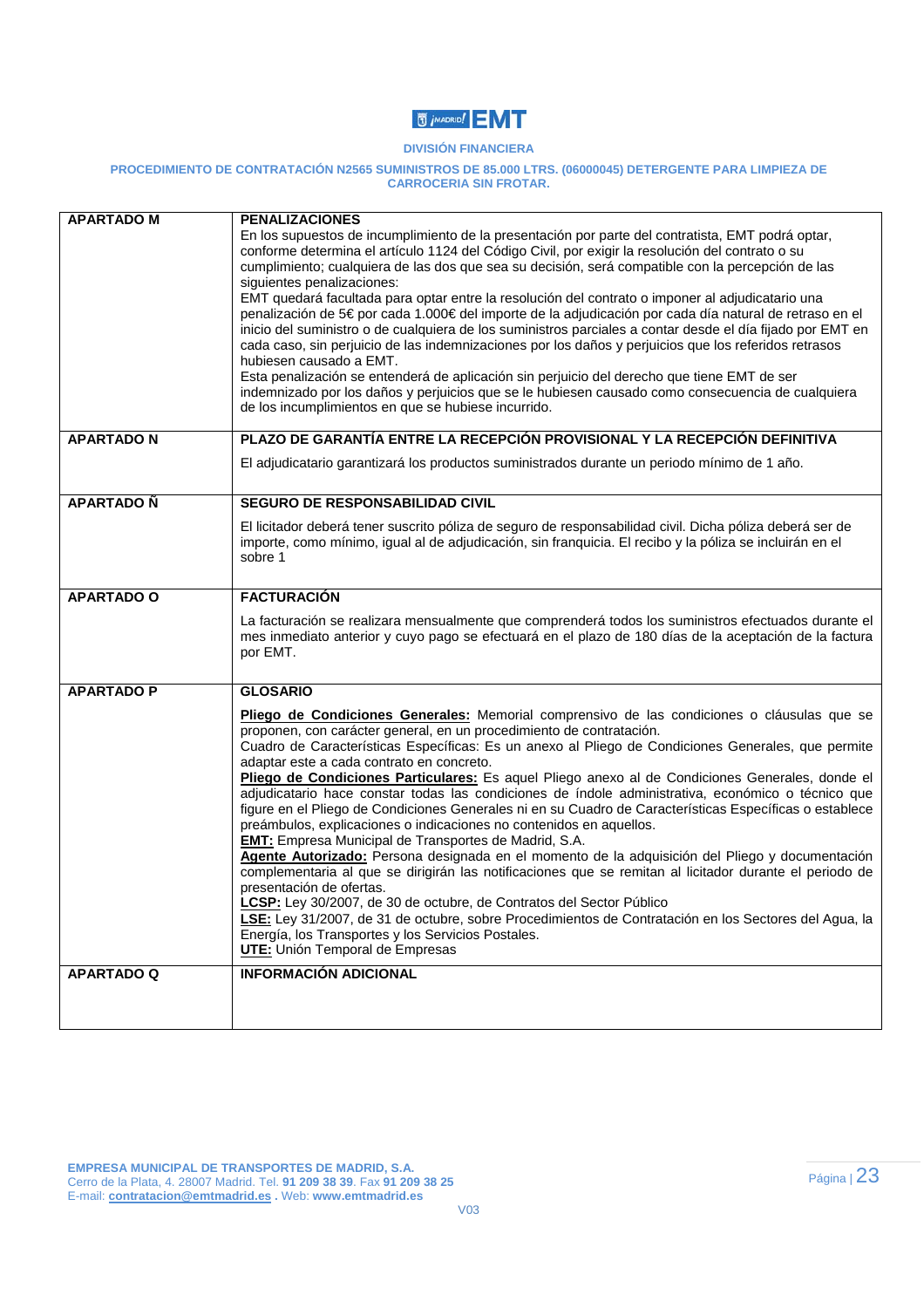

**PROCEDIMIENTO DE CONTRATACIÓN N2565 SUMINISTROS DE 85.000 LTRS. (06000045) DETERGENTE PARA LIMPIEZA DE CARROCERIA SIN FROTAR.** 

# **ANEXO II**

## **MODELO DE PROPOSICIÓN ECONÓMICA**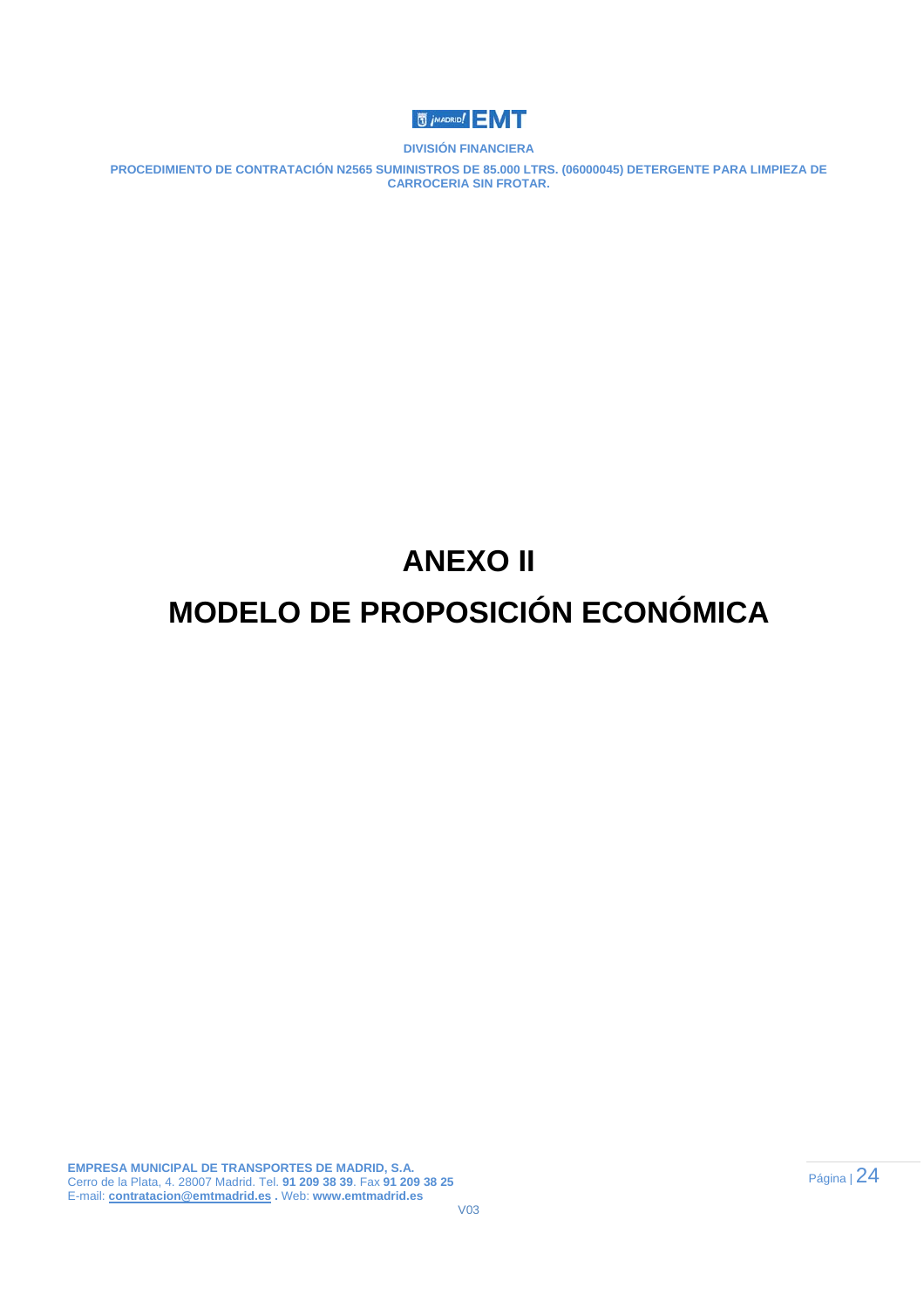

#### **PROCEDIMIENTO DE CONTRATACIÓN N2565 SUMINISTROS DE 85.000 LTRS. (06000045) DETERGENTE PARA LIMPIEZA DE CARROCERIA SIN FROTAR.**

#### **ANEXO II: MODELO DE PROPOSICIÓN ECONÓMICA**

D. \_\_\_\_\_\_\_\_\_\_\_\_\_\_\_\_\_\_\_\_\_\_ , con capacidad legal para contratar y obligarse, en nombre propio o en el de \_\_\_\_\_\_\_\_\_\_\_\_\_\_\_\_\_\_\_\_, cuya representación legal ostenta, mediante poder otorgado ante el Notario D. \_\_\_\_\_\_\_\_\_\_\_\_\_\_\_\_\_\_\_\_\_\_\_\_\_ de \_\_\_\_\_\_\_\_\_\_\_\_\_\_\_\_\_\_\_\_\_\_\_\_\_\_, con el nº \_\_\_\_\_\_\_\_\_\_\_\_\_ de su protocolo, en fecha \_\_\_\_\_\_\_\_\_\_\_\_\_\_ y habiendo examinado el Pliego de Condiciones Generales y el Cuadro de Características Específicas, correspondiente al "\_\_\_\_\_\_\_\_\_\_\_\_\_\_\_\_\_\_\_\_\_\_\_\_\_\_\_\_\_\_\_\_\_\_\_\_\_\_\_\_\_\_\_\_\_\_\_\_\_\_\_\_\_\_\_\_\_\_\_\_\_\_\_\_\_\_\_\_\_\_\_\_\_\_\_\_", presenta su

mejor oferta que a continuación expone:

Los precios se entienden expresados IVA excluido.

El licitador acepta todas y cada una de las condiciones del procedimiento de contratación.

Madrid, \_\_\_\_ de \_\_\_\_\_\_\_\_\_ de 20\_\_